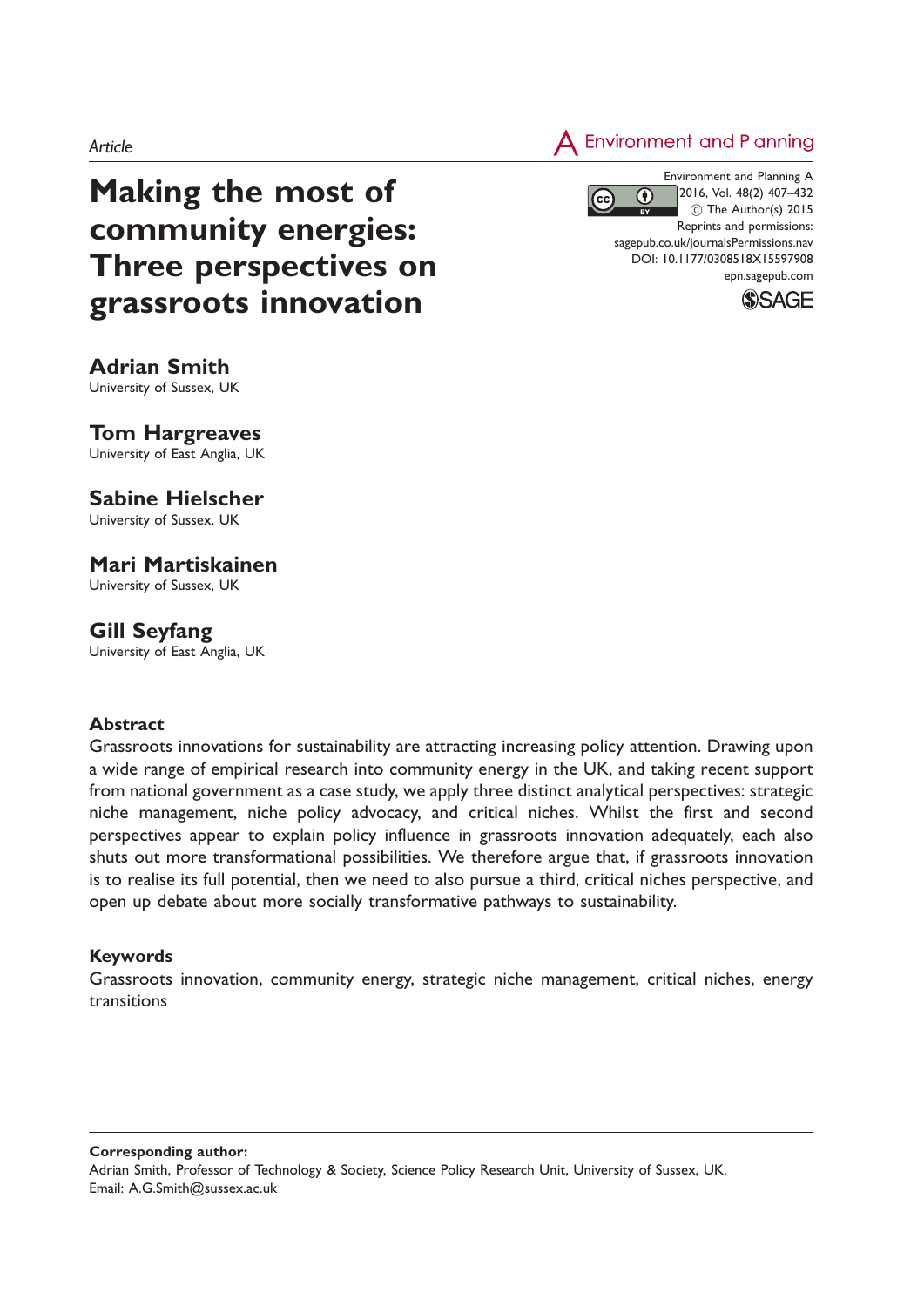## Introduction

Throughout the history of modern environmentalism, an insistent undercurrent of grassroots activism has experimented with practical proposals for sustainable development. In areas as wide ranging as renewable energy, agro-ecology, and ecohousing, grassroots initiative has played an important role in the development of sustainable practices (Smith, 2007). Demonstrations of grassroots innovation have been displayed at all the major conferences on sustainable development, from Stockholm in 1972 to  $\text{Rio} + 20$  in 2012 (Ely et al., 2013). There has also been periodic interest in grassroots activity whenever it impinges on the agendas of policy elites, whether through the creation of programmes and centres for appropriate technology under the auspices of the OECD and other bodies in the 1980s, to Local Agenda 21 agreements in the 1990s, to interest in inclusive innovation currently (Smith and Ely, 2015). Indeed, international policy under the latter has increased elite interest in the grassroots markedly in recent years (OECD, 2015; Smith and Ely, 2015; World Bank, 2012).

Much high-level policy interest is instrumental: grassroots innovation provides an engaging means towards the end of development as understood by policy-makers. Interest rests in scaling-up and rolling-out preferred models of interest to policy but derived from grassroots initiative. Whilst not all grassroots innovation is committed to principles of sustainable development, this article is interested in an area of activity that does, namely, the recent flourishing of community energy (CE) initiatives in the UK. We see this case as emblematic for other instances of policy engagement with grassroots innovation and study it accordingly in this article.

Elsewhere, we have defined grassroots innovations for sustainability to involve

networks of activists and organisations generating novel bottom–up solutions for sustainable development; solutions that respond to the local situation and the interests and values of the communities involved. In contrast to mainstream business greening, grassroots initiatives operate in civil society arenas and involve committed activists experimenting with social innovations as well as using greener technologies. (Seyfang and Smith, 2007; see also Gupta et al., 2003)

By 'business greening' we refer to ideas and practices under ecological modernisation, and which tend to respond to sustainable development through an emphasis of technology-based innovation centred in firms (Murphy, 2000). Ecological modernisation is not the only area of significant innovative activity for sustainability in society, and needs complementing with analysis of other areas, including grassroots innovation.

CE fits this definition of grassroots innovation. CE in the UK is an area of rapid growth in grassroots innovation, and where policy interest has recently increased. The UK is not alone. Experiences in Germany, Denmark, the US, and elsewhere all point to the possibilities for the grassroots to become of interest to policy-makers (Becker and Kunze, 2014; Hess, 2007; Jorgensen and Karnoe, 1995). What these globally distributed initiatives have in common, as with other areas of grassroots innovation, is commitment to place-specific, community involvement in both process and outcomes.

Policy interest in CE in the UK has reached a point where, on 27th January 2014, the Department of Energy and Climate Change (DECC) launched a national Community Energy Strategy. The Strategy signifies remarkable recognition of grassroots initiative in sustainable energy. DECC is accustomed to operating within energy 'regimes': the actors, networks, and institutions that understand energy as the commodity provision of gas and electricity; dominated by a regulated market of a handful of multinational utilities operating centralised energy systems; distributed to relatively passive energy consumers (cf. active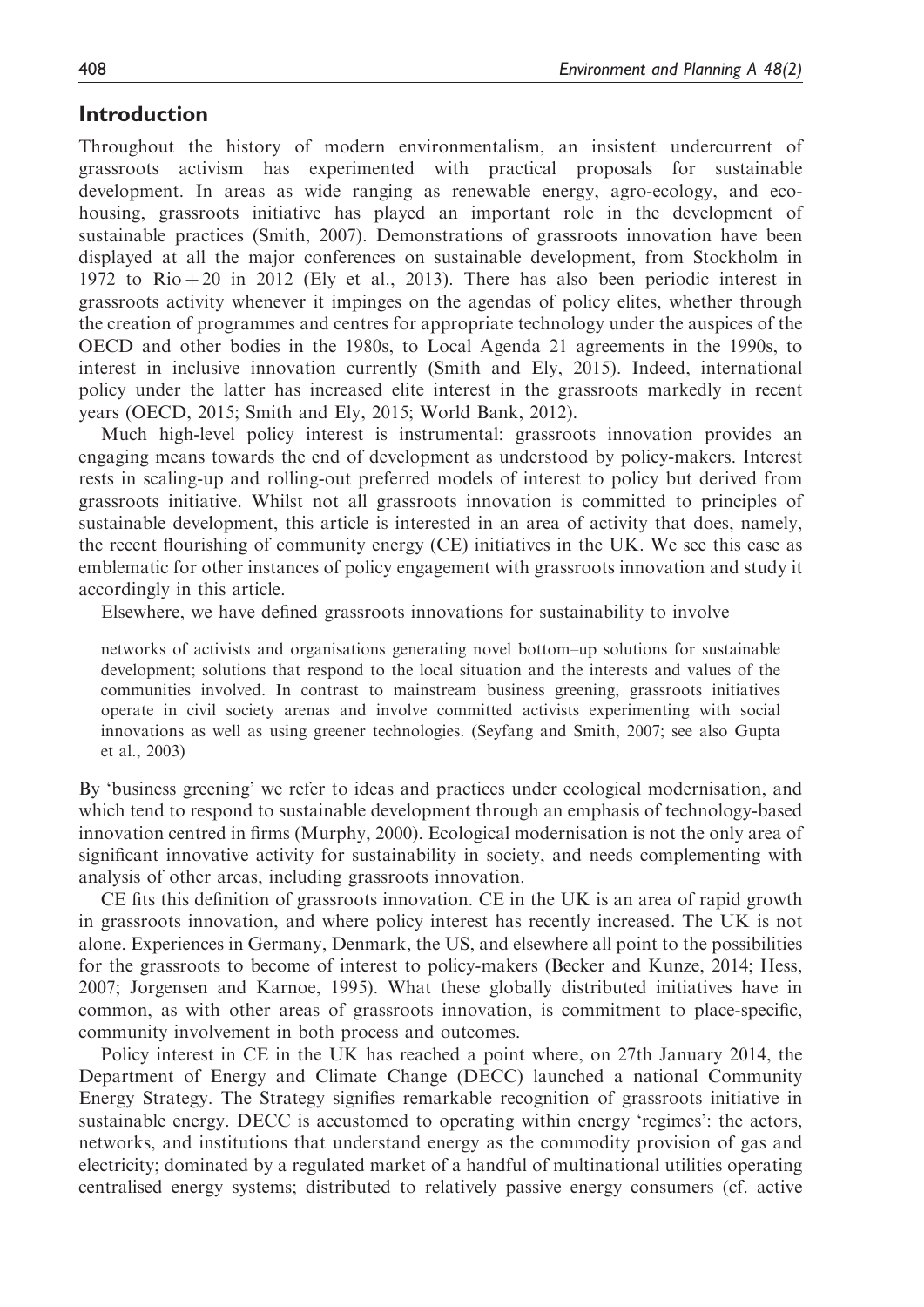energy citizens); and where political preoccupation focuses on coaxing investment in energy security and decarbonisation of supplies (Foxon et al., 2010; Shackley and Green, 2007).

Whilst policy support for CE is welcome, it nevertheless attends to developments in particular ways and makes certain demands that are key to our analysis. Hence the DECC Strategy is central to how we approach our empirical material. Given this situation, we ask, How is the grassroots influencing policy, and how is policy attention shaping the development of grassroots innovation? As such, our research takes quite a different approach to existing research into CE in the UK that has tended to study developments at project scale: how projects develop, what consequences they have, and how they might spread. Analysis has yet to consider CE emerging as a collective actor, how it is becoming influential, and how it is changing as a result of policy and business attention. Given the DECC Strategy, as well as international policy attention towards grassroots innovation more generally, such analysis and theoretical development are timely.

It is our contention that current policy advances blunt the critical edge of both the practice and analysis of grassroots innovation. Taking the mobilisation of local experimentation in CE as our point of departure, our analysis draws upon ideas from the literature on niche sustainability developments within the context of prevailing sociotechnical regimes (Hielscher et al., 2012; Hoogma et al., 2002). We extend analysis by exploring the possibility for a more critical perspective in niche development and provide evidence for the challenges and possibilities of this move in the case of CE in the UK. Our analysis consequently recovers critical potential in CE and suggests a new trajectory of analysis relevant for grassroots innovation more generally.

'The following section, on theory, discusses the niche literature.' An analytical framework is developed that proceeds through three distinct analytical perspectives: strategic niche management (SNM), niche policy advocacy, and critical niches. So far as we know, this paper is the first to bring this third perspective into niche analysis. The next section introduces CE in the UK and the DECC Strategy. Our methodology is presented in the fourth section, before analysis in the section titled, 'Analysis: The development of CE in the UK' section. 'Discussion: Sharpening the critical edge in CE?' section discusses how each perspective emphasises different relations between grassroots innovation and policy. The final section concludes by answering our research question and considering the prospects for more critical niche analysis.

#### Theory: Three perspectives on socio-technical niches

Innovations for sustainability, understood as novel product, process, or service sociotechnical configurations attending to environmental and social goals, often perform poorly compared to the market criteria dominating incumbent regimes for services like energy. Incumbent regimes benefit from years of development and perform better, whether in terms of price, convenience, and alignments with infrastructure and prevailing institutions (Kemp and Rip, 2001). Viewed in this light, grassroots (and other) sustainability initiatives involve organisational forms, technology uses, skills, infrastructures, markets, and other institutional requirements maladapted and challenging to conventional regimes.

Research initially understood the development of sustainable innovation in strategic terms of providing niche protective spaces where practical development and growth render the innovation more compelling and competitive relative to the incumbent regime (Kemp et al., 1998). In recent years, this 'strategic niche management' perspective has been complemented by research emphasising the advocacy required to win policy support for niche development (Smith and Raven, 2012). In addition to this 'niche policy advocacy'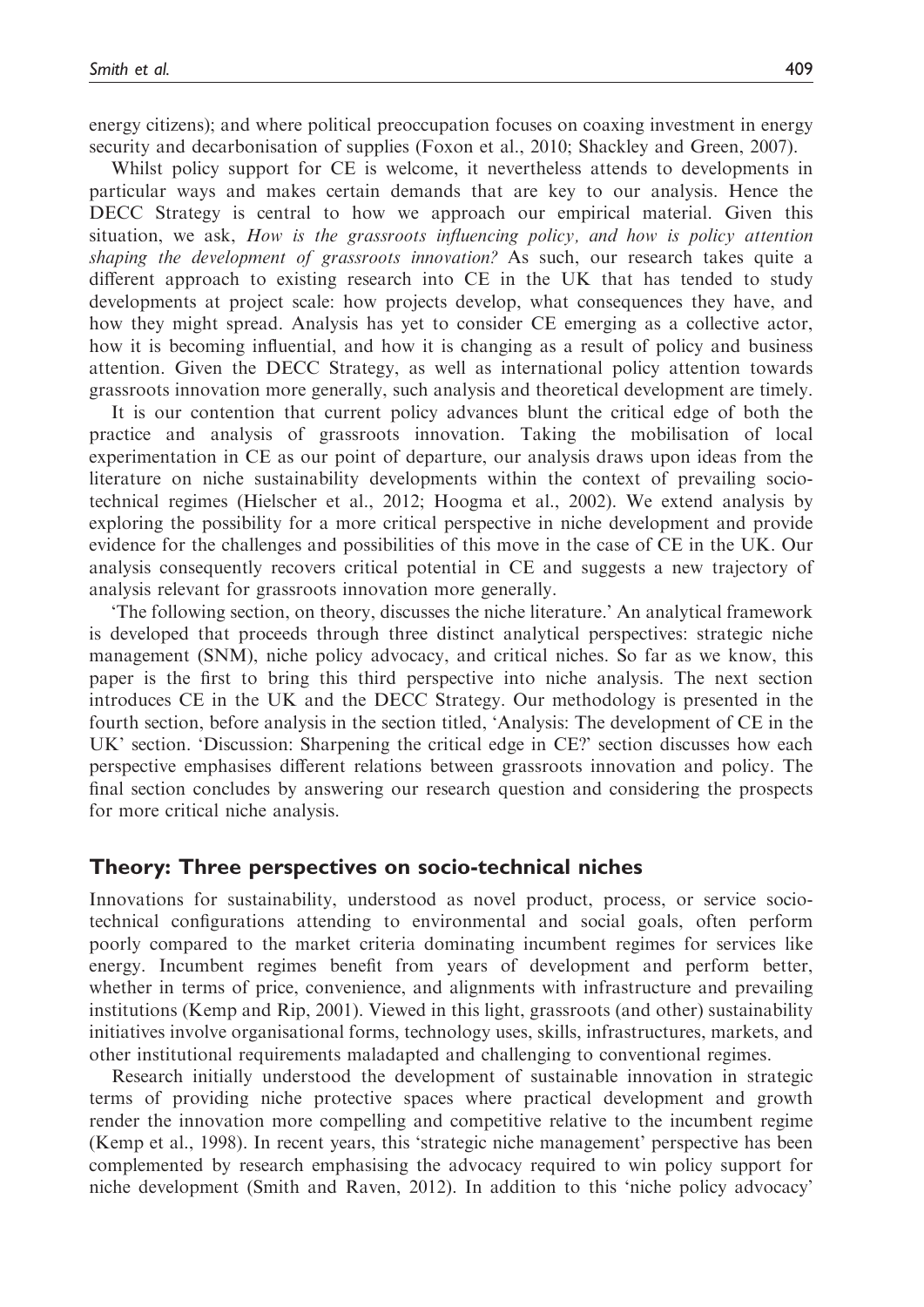perspective, we bring a third analytical perspective inspired by ideas for 'critical making' from design research (Ratto, 2011). Here, niche developments are not promoted solely in terms of instrumental solutions, nor convincing others such solutions matter, but rather in questioning regime conventions and debating the critical implications of sustainable energy understood very differently to the norms in those regimes. As such, our analytical framework consists in interpreting relations between policy and CE through three distinct perspectives.

#### SNM: Developing sustainability solutions

SNM analyses how experiments in sustainability improve the performance and spread of potentially transformative innovations through networking and social learning that reinforces positive expectations (Hoogma et al., 2002; Kemp et al., 1998; Schot and Geels, 2008). Niche growth proceeds through initiatives developing in a growing variety of locations, each informed by the demonstrated lessons and positive expectations arising from earlier initiatives, and including a wider variety of participants in niche networks. Intermediaries link activity and disseminate lessons through provision of an infrastructure of conferences, guidebooks, web platforms, business models, design, and service support (Hargreaves et al., 2013). The result is a process of standardisation and institutionalisation (including policy support, market creation, and infrastructure provision) around a more efficient and effective trajectory of innovation (see Figure 1; after Geels and Raven, 2006).



Figure 1. The strategic development of a niche through 'global level' intermediary activity (Geels and Raven, 2006).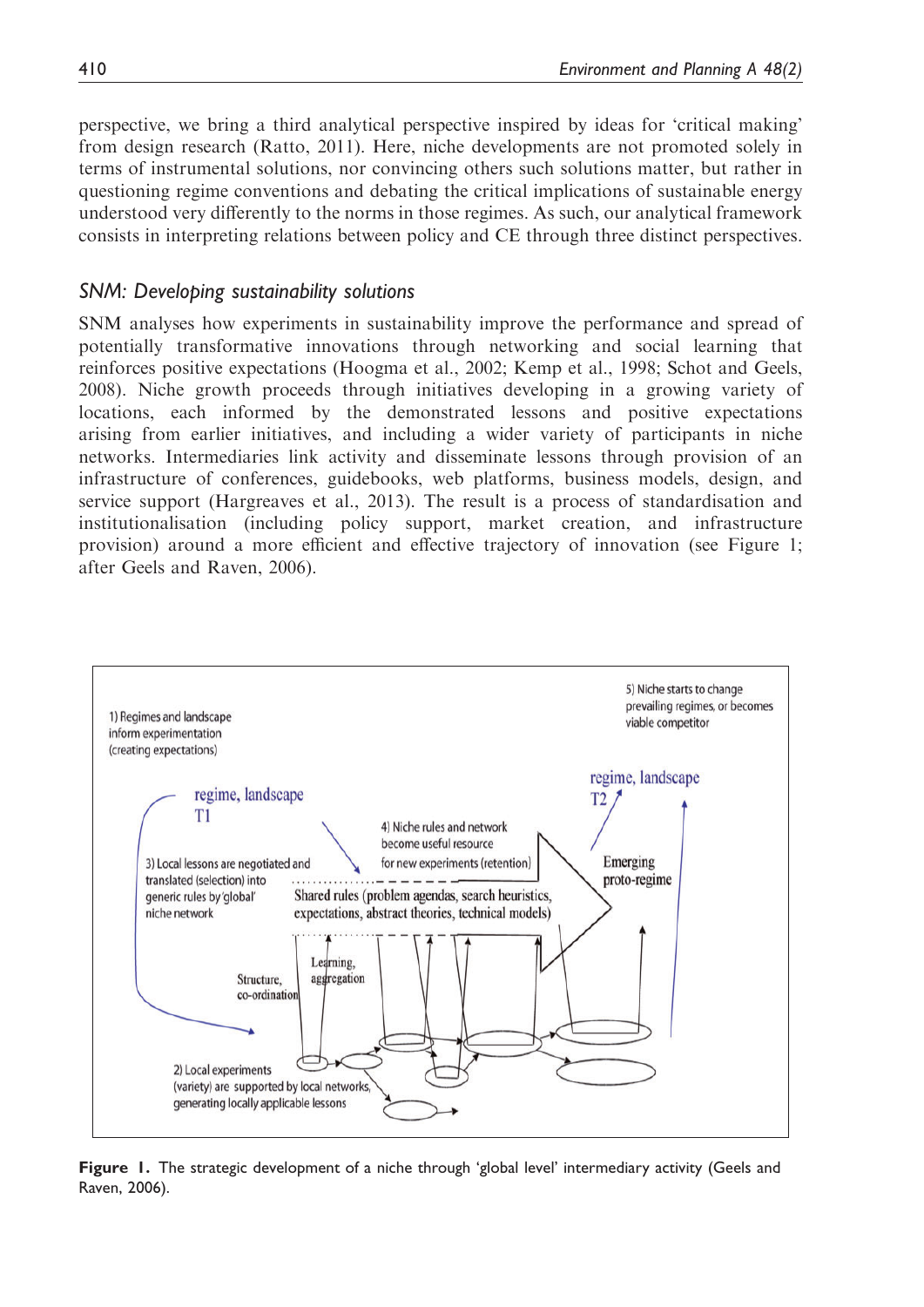SNM understands CE influence arising through the development of proven sustainability solutions. Niches are constituted by networks of local experimentation, facilitated and co-ordinated by an intermediary infrastructure of shared knowledge, guidance, and resource provision. Influence arises through workable knowledge taken up by an increasing number and variety of actors, which becomes increasingly standardised and institutionalised.

Critics claim the SNM view is limited and lacks political analysis and strategy (Meadowcroft, 2005; Shove and Walker, 2007). Criticism generally relates to unease over: (i) sustainable innovations seen as self-evidently desirable, and (ii) inattention to structural power shaping the terms of niche development (Smith and Stirling, 2007). In practice, 'second-order' lessons contending the framings and purposes of regimes and niches become eclipsed by technical, 'first-order' lessons that selectively appropriate promising niche innovations into incumbent regimes with little transformation (Smith and Kern, 2009).

#### Niche policy advocacy: Making sustainability solutions matter

More recent contributions have attended to the political dimensions of niche development (Smith and Raven, 2012). Smith et al. argue niche advocates have to do a considerable amount of political work to build supportive alliances for niche development (Smith et al., 2013b). Niche spaces have to be constructed through advocacy work that selectively represents niche socio-technical performance in narrative terms favourable to influential discourses in the wider social world. So rather than hoping for self-evident social learning about niche performance, there is knowledge politics and dispute over the interpretation and future significance of such performance, as well as arguments for mobilising support that will develop niches further. If successful, this advocacy work empowers niche actors by drawing in new participants, mobilising additional resources, and gaining wider social and political legitimacy as a voice that counts in reforms for sustainability.

A niche policy advocacy perspective sees influence arising through targeted lobbying that positions niche performance as something that matters for agendas prevailing in wider regimes. Explanatory emphasis builds on niche developments identified in SNM, but influence is attributed more to intermediary organisations mobilising evidence of improving performance and advocating in terms satisfying broader socio-political discourses. However, any commitments won for grassroots innovations in this way will bring agendas and criteria that shape future development possibilities.

However, the policy support and resources won through outward-oriented advocacy and discursive alignment contain conditions in their deployment. Particularly where support comes from organisations situated more powerfully in the wider regime, and who work to a different agenda, then conditional support can pull niche development towards that agenda and away from original aims (Clausen and Yoshinaka, 2007).

#### Critical niches: Unsettling and debating sustainability

Our third analytical perspective conceives of niche influence not so much in improvements to material solutions – the instrumental innovation of products, processes, or services – but rather in challenging prevailing discourses and shifting the terms of debate by generating critical knowledge (Smith et al., 2013a).

Here ideas from 'critical making' in design research become interesting for niche theory (Ratto, 2011). Critical making aims 'to use material forms of engagement with technologies to supplement and extend critical reflection and, in doing so, to reconnect our lived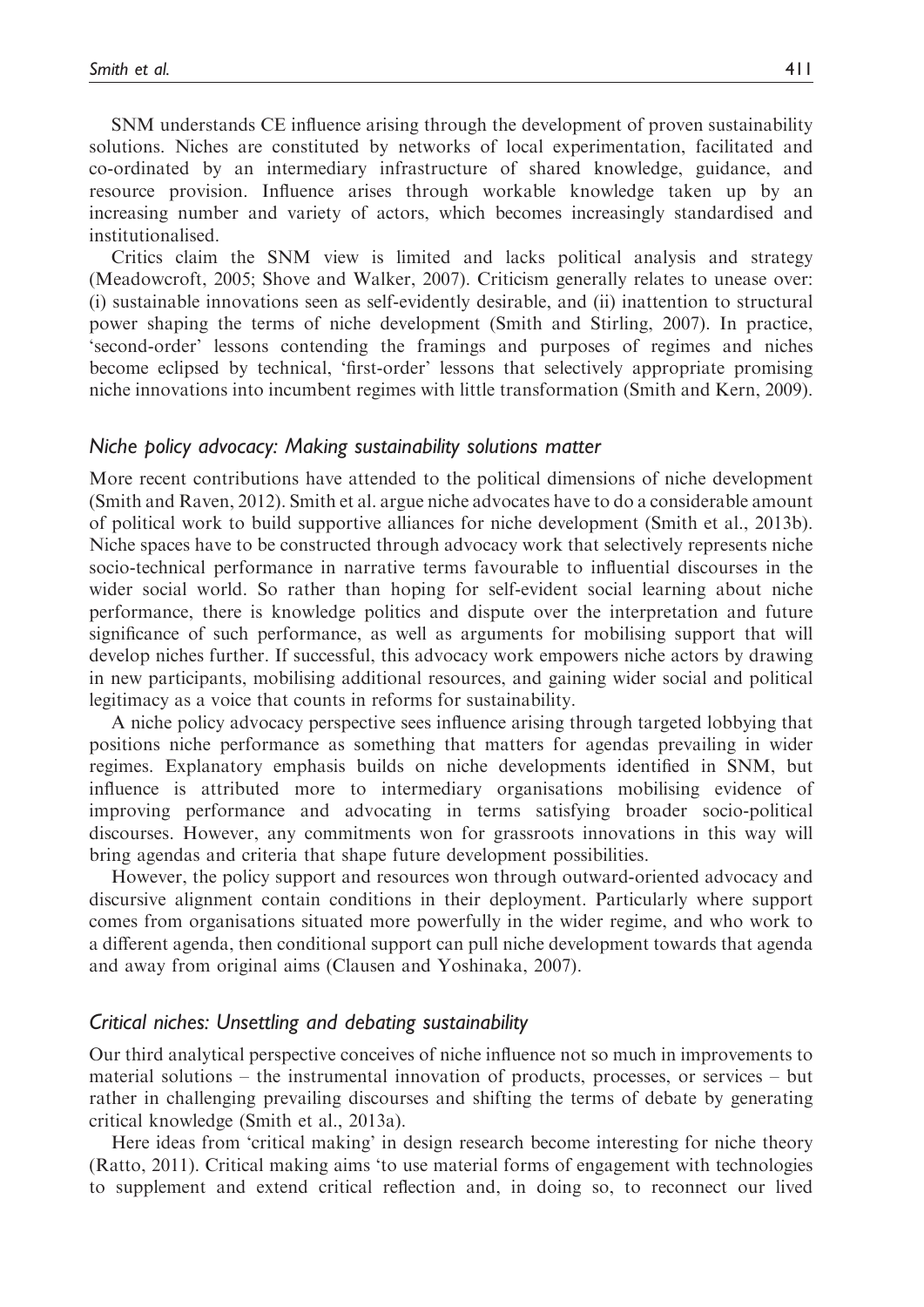experiences with technologies to social and conceptual critique' (Ratto, 2011: 253). Critique is understood in terms familiar to Critical Theory: a process that makes apparent the social structures dominating an issue, and suggests actions people might take to liberate themselves from such dominance (Feenberg, 2002).

So in contrast with preceding perspectives, which frame the principal influence of niches in terms of instrumental growth, critical making takes a more antagonistic stance towards policy, and sees influence in debates engendered by grassroots initiatives that are unsettling towards regimes, and, ideally, help mobilise a more transformational politics (Hertz, 2012; The Corner House, 2013). Practically oriented sustainability groups can be wary of being construed as political. Nevertheless, all grassroots developments soon encounter impediments arising from social structures inherent to regimes. Influence is seen arising through the shared discussion, awareness, reflection, and points of action towards these social structures. Consequently, even grassroots innovations that 'fail' to scale-up have value so long as they mobilise critical insight: how choices, trade-offs, and social as well as material activity is structured, and how these limited freedoms for manoeuvre might be overcome in future mobilisations of political agency beyond the niche. It is the spread of critical insight, and transformative politics, that becomes the indicator of success.

Summarising, we draw three distinct analytical perspectives from the niche literature: SNM (in which niche influence operates through self-evident improvements in the performance of an innovation), niche policy advocacy (where influence arises by aligning niche innovations with prevailing policy discourses), and critical niches (where influence changes the terms of debate and mobilises transformative action). Table 1 summarises the three perspectives by comparing them in niche terms of: (a) the roles played by local experiments, (b) the knowledge priorities involved, (c) the kinds of intermediation sought, and finally (d) presumptions about the nature of politics.

## CE in the UK

CE projects involve a variety of sustainable energy practices, singularly or in combination. In the UK, these include relatively small-scale renewable energy projects – such as neighbourhood solar energy; projects dedicated to retrofitting energy efficiency measures – such as solid wall insulation in homes in a neighbourhood; activities aimed at supporting sustainable behaviour changes whether through publicity, support groups, or other means; and initiatives for the collective purchasing of sustainable energy. Organisationally, the groups driving this activity take a variety of forms, including formally constituted co-operatives, social enterprises, volunteer organisations, as well as informal associations of neighbours or interest groups (Seyfang et al., 2013a, 2013b).

Walker and Devine-Wright (2008) identify two distinctive dimensions to CE: the *outcomes* of a project – the extent to which significant benefits flow to the community hosting that project; and the process for developing the project – the form and depth of community involvement in design and implementation. Ideally, CE involves high community control over the process for the project and receives substantial benefits from project outcomes. In practice, ambiguity, ambivalence, and improvisation characterise use of the term 'community energy'. Some projects and policies are labelled CE when only the outcomes contain a community element: such as utility projects that provide energy insulation measures to local communities in return for hosting a wind farm. Other projects, such as the sustainable refurbishment of heating systems for community facilities, involve processes run entirely by and for the community (for an analysis of variety of CE in the UK see Seyfang et al., 2014).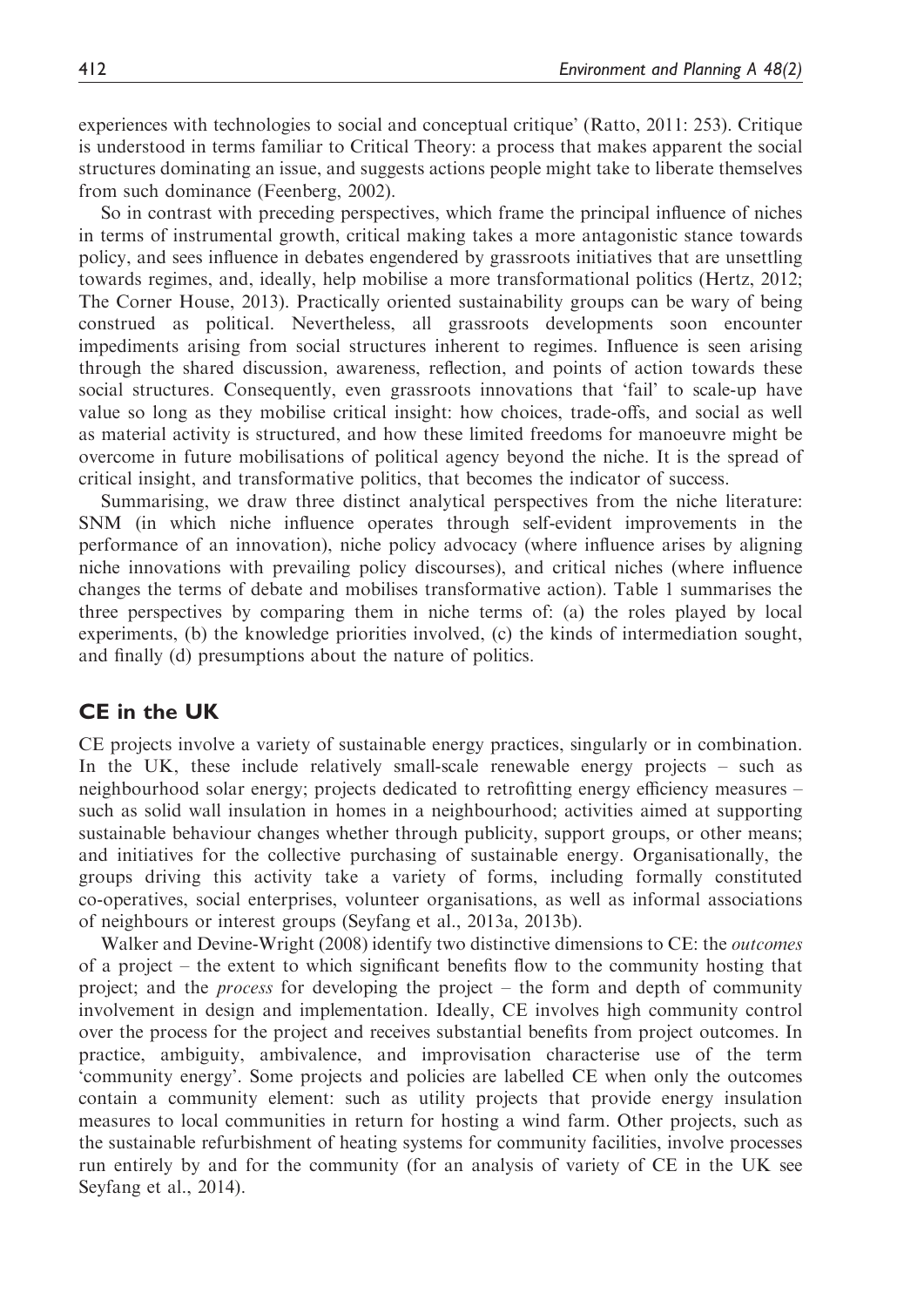| Table 1. Three perspectives on sustainability niches.                                                                                                                                                                                                                                                                                                   |                                                                                                                                             |                                                                                                                                                                              |                                                                                                                                                                                      |                                                      |
|---------------------------------------------------------------------------------------------------------------------------------------------------------------------------------------------------------------------------------------------------------------------------------------------------------------------------------------------------------|---------------------------------------------------------------------------------------------------------------------------------------------|------------------------------------------------------------------------------------------------------------------------------------------------------------------------------|--------------------------------------------------------------------------------------------------------------------------------------------------------------------------------------|------------------------------------------------------|
| Perspective                                                                                                                                                                                                                                                                                                                                             | Local experiments                                                                                                                           | Knowledge priorities                                                                                                                                                         | Niche intermediation                                                                                                                                                                 | Politics                                             |
| improvements in performance<br>socio-technical configurations<br>to spread through practical<br>learning, expectations, and<br>processes by which social<br>Strategic niche management<br>networks enable novel<br>Attention focuses on the                                                                                                             | demonstrate performance<br>focus on technical work<br>are instrumental<br>consist of novel<br>socio-technical<br>configurations             | · objectifying socio-technical<br>· outputs relate to technical<br>improving efficiency and<br>focus on know how<br>competitiveness<br>performance<br>solutions              | disseminating best practice<br>· knowledge accumulators<br>· focus on standardising<br>experiments/projects<br>and institutionalising<br>developing toolkits<br>facilitating further | singularly rational<br>evidence-based<br>· objective |
| performances that matter and<br>policy-makers that these are<br>discursive activities that are<br>which deserve support<br>Attention focuses on the<br>required to convince<br>Niche policy advocacy                                                                                                                                                    | focus on discursive work<br>exemplify a narrative<br>mobilise arguments<br>speak to policy                                                  | to develop favourable narratives<br>· use of evidence selectively<br>and building legitimacy<br>improving argument<br>outputs relate to<br>policy priorities                 | outward-oriented advocacy<br>· facilitating policy dialogue<br>empowering niche actors<br>focus on policy reforms<br>brokering relevance for<br>policy discourses                    | argumentative<br>pragmatic<br>· pluralist            |
| possibilities regardless of elite<br>challenge regimes and point to<br>solutions are not the priority:<br>rather material critique that<br>really matter are those that<br>prevailing terms for societal<br>Argues the developments that<br>policy agendas. Workable<br>alternative, emancipatory<br>unsettles and debates<br>Critical niches<br>issues | symbolise alternative values<br>focus on antagonistic work<br>resisting object solutions<br>reveal structural issues<br>challenge norms and | outputs relate to societal issues<br>changes required to transform<br>social structures dominating<br>• critical awareness that<br>reframes issues<br>structures<br>an issue | revealing power and its<br>mobilising political<br>· facilitating critical<br>terms of debate<br>challenging the<br>programmes<br>operations<br>reflection                           | transformative<br>antagonistic<br>structural         |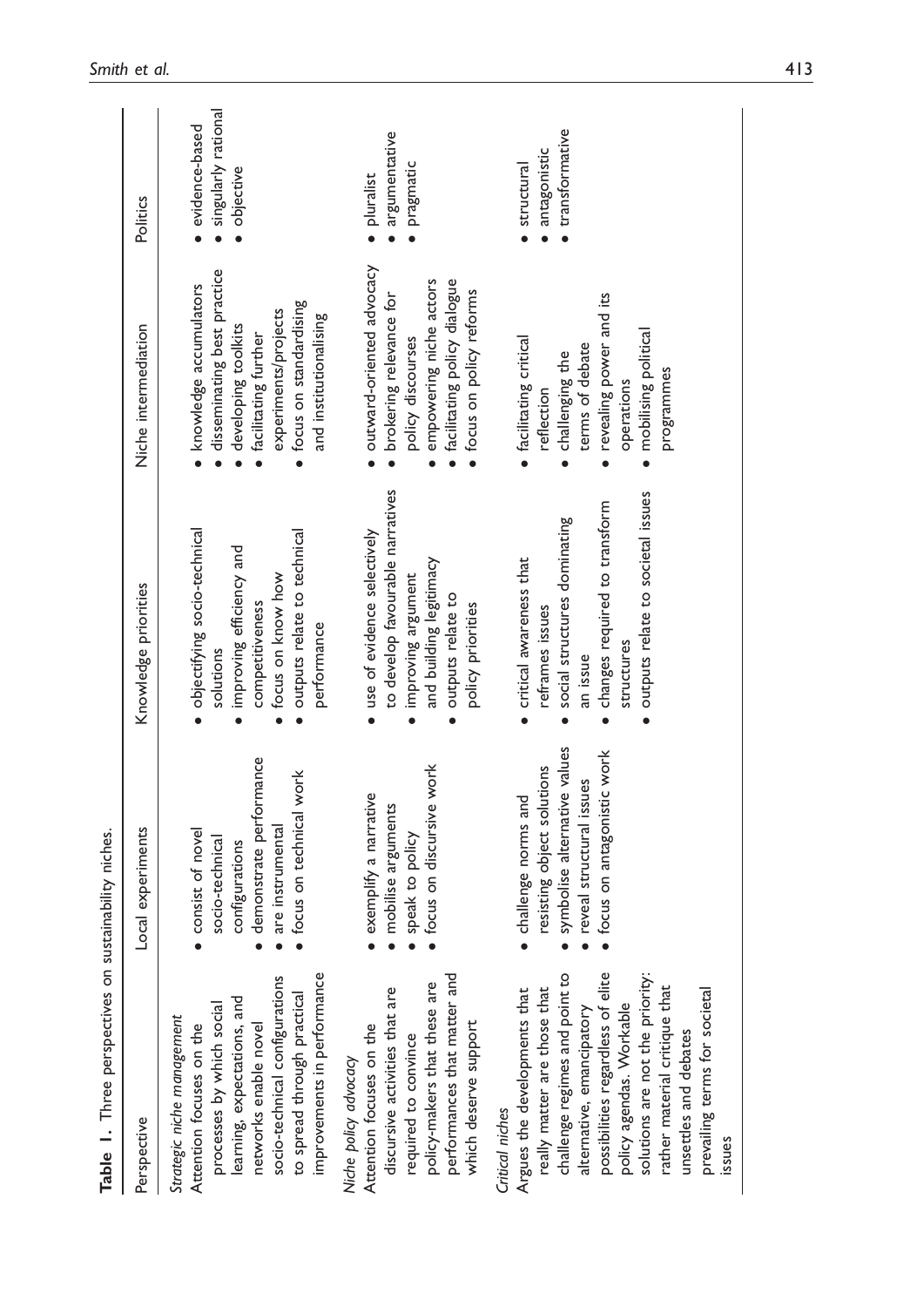Definitional flexibility in the UK has permitted experimentation into different varieties of CE projects. DECC's Strategy adopts the looser and broader meaning under the Walker et al. scheme and expands it to include activities led by other local partners such as local authorities and utilities. A project can be defined (and supported) as CE if it has some outcome benefits and low process involvement, or vice versa, or both. On the basis of network databases and a commissioned survey, DECC estimates over 5000 CE initiatives already exist in the UK (Databuild Research & Solutions, 2013).

Amidst this diversity, CE in the UK has nevertheless moved away from isolated initiatives to more networked activities supported by dedicated intermediary organisations that share an increasingly coherent identity and discuss common pathways for development (Hargreaves et al., 2013). Table 2 provides an illustrative example of how intermediary activities related to CE in the UK have evolved over time.

|                                | Example organisations, networks, and platforms                                 |                                                                                                                                                                                                                                                    |                                                                                                                                                                                                                                   |
|--------------------------------|--------------------------------------------------------------------------------|----------------------------------------------------------------------------------------------------------------------------------------------------------------------------------------------------------------------------------------------------|-----------------------------------------------------------------------------------------------------------------------------------------------------------------------------------------------------------------------------------|
| Intermediary<br>activity       | First wave<br>(1970s onwards)                                                  | Second wave<br>(1990s onwards)                                                                                                                                                                                                                     | Third wave (2010 onwards)                                                                                                                                                                                                         |
| Technical<br>advice            | Centre for Alternative<br>Technology<br>Alternative<br><b>Technology Group</b> | <b>Community Renewables</b><br><b>Initiative</b><br>Severn & Wye Energy<br>Agency<br><b>Energy Savings Trust</b><br>Centre for Sustainable<br>Energy<br>Thames Valley Energy<br>Marches Energy Agency<br><b>Building Research</b><br>Establishment | Centre for Sustainable Energy<br>Community Energy Scotland<br>Marches Energy Agency<br>Severn & Wye Energy Agency<br><b>Environment Agency</b><br><b>Energy Savings Trust</b>                                                     |
| <b>Information</b><br>exchange | Network for Alternative<br>Technology and<br><b>Technology</b><br>Assessment   | <b>Community Action</b><br>for Energy<br>Agencies funded under the<br>Community<br>Renewables Initiative.<br>e.g. Severn & Wye                                                                                                                     | Low Carbon Communities<br><b>Network</b><br>Community Energy Scotland<br>Community Energy England<br>Climate Exchange<br>Local United<br>Communities and Climate<br><b>Action Alliance</b><br><b>Energy Share</b><br>Project Dirt |
| Policy<br>advocacy             | Friends of the Earth                                                           | Friends of the Earth<br>Nesta - Big Green Challenge<br>Ashden Awards                                                                                                                                                                               | Co-operatives UK<br>Forum for the Future<br><b>ResPublica</b><br>Community Energy Scotland/<br>England<br><b>Community Energy Practitioners</b><br>Forum                                                                          |

Table 2. Intermediary activities and examples in the development of community energy in the UK.

(continued)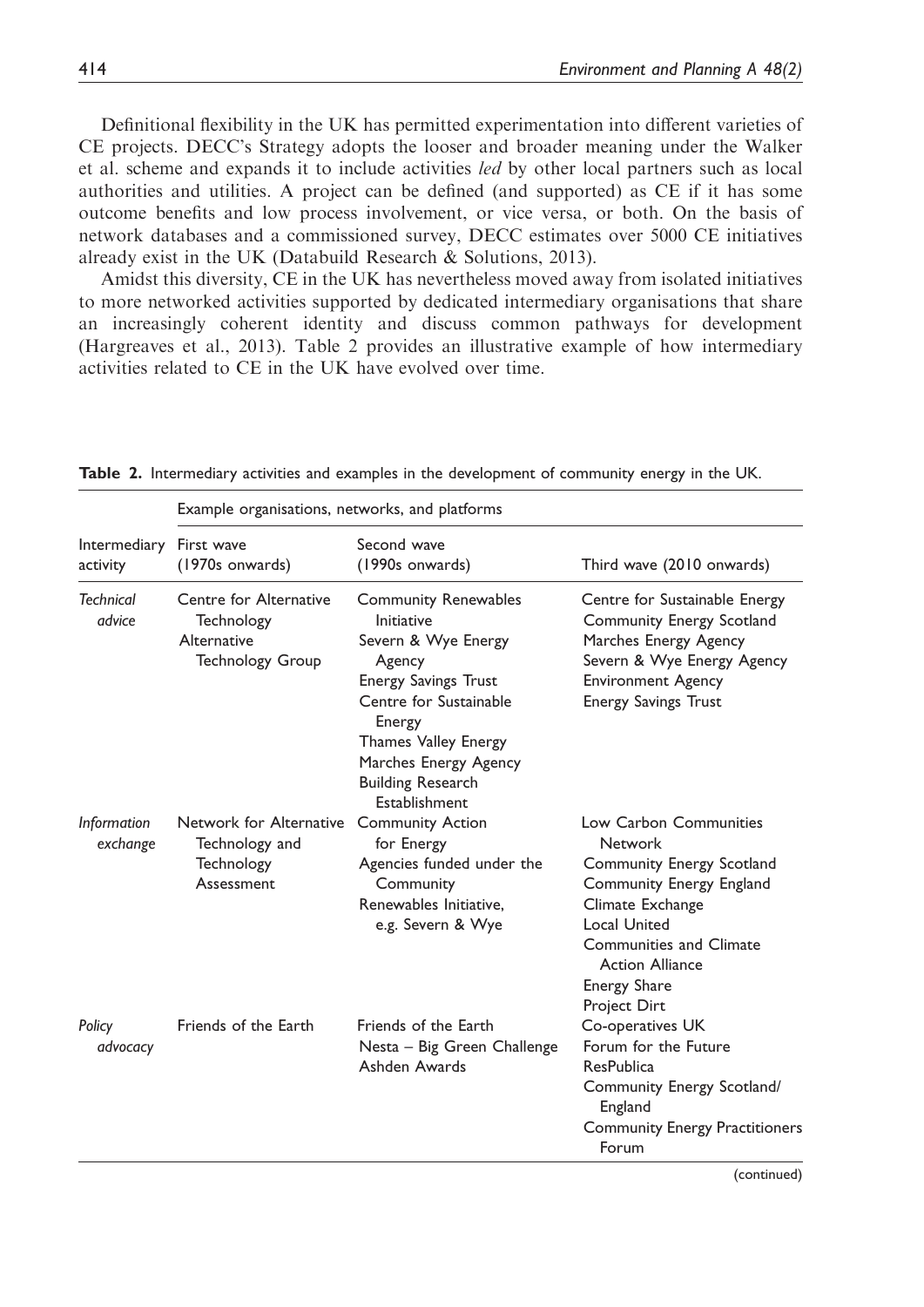#### Table 2. Continued.

|                                     |                 | <b>Example Organisations, networks, and platforms</b>                                                                                                                                                                              |                                                                                                                                  |
|-------------------------------------|-----------------|------------------------------------------------------------------------------------------------------------------------------------------------------------------------------------------------------------------------------------|----------------------------------------------------------------------------------------------------------------------------------|
| Intermediary First wave<br>activity | (1970s onwards) | Second wave<br>(1990s onwards)                                                                                                                                                                                                     | Third wave (2010 onwards)                                                                                                        |
| Policy support                      |                 | Department of Trade and<br>Industry<br>Department of Environment<br>Food and Rural Affairs<br>Regional Development Agencies Low Carbon Communities<br>Local authorities<br>Clear Skies<br>Photovoltaics Demonstration<br>Programme | Scottish Government<br>Department of Energy and<br>Climate Change<br>Local authorities<br>Programme<br>Community Energy Strategy |
| <b>Business</b><br>partnerships     |                 |                                                                                                                                                                                                                                    | Good Energy<br><b>EdF</b> Energy<br><b>British Gas</b><br>Energy4All<br>Scottish and Southern                                    |
| Professional<br>services            |                 |                                                                                                                                                                                                                                    | Pure Carbon Leapfrog<br>Highlands and Islands Enterprise<br>Community Powerdown<br>Changeworks                                   |

Example organisations, networks, and platforms

DECC's Strategy builds on what it considers to be a wealth of real-world experimentation in CE projects in the UK. CE development has involved groups creating project opportunities out of uncertain contexts, exploiting resources and contacts to hand, and continually adapting to shifting circumstances. Research identifies what it typically takes to put a project in place, and how intermediaries have developed toolkits and guidance on how to replicate that activity (Seyfang et al., 2014).

So, for example, groups have to study technical information about different energy activities, constitute themselves as a legal entity, apply for grants, seek loans, raise money, think about insurance questions, permissions under planning and building regulations, marketing strategies, and so on; as well as the less technical, more emotional matters of sticking with a demanding project, having to work at maintaining commitment and good will (often voluntary) within the team in the face of setbacks; whilst simultaneously honing their negotiating skills with the various agencies and organisations that help provide all the elements that makes a project come together. The experience generates important social and technical know-how and which an increasing variety of CE intermediary organisations gather, support, and suggest how policy might be designed to help. Case studies and toolkits have become a popular means for codifying and sharing this knowledge. Figure 2 presents our analysis of 58 third-party case studies for the kinds of topic this knowledge focused upon. Most topics relate to practical matters of gaining community support, planning a project, and implementing it (Hargreaves et al., 2013). Wider policy and market issues account for only 5% of the lessons conveyed from case study projects, and as with other topics, these lessons were how to fit within the system, rather than challenge it.

The DECC Strategy gives an impulse to the development of CE based on co-ordinating, scaling-up, and rolling-out models that have worked particularly well for some groups.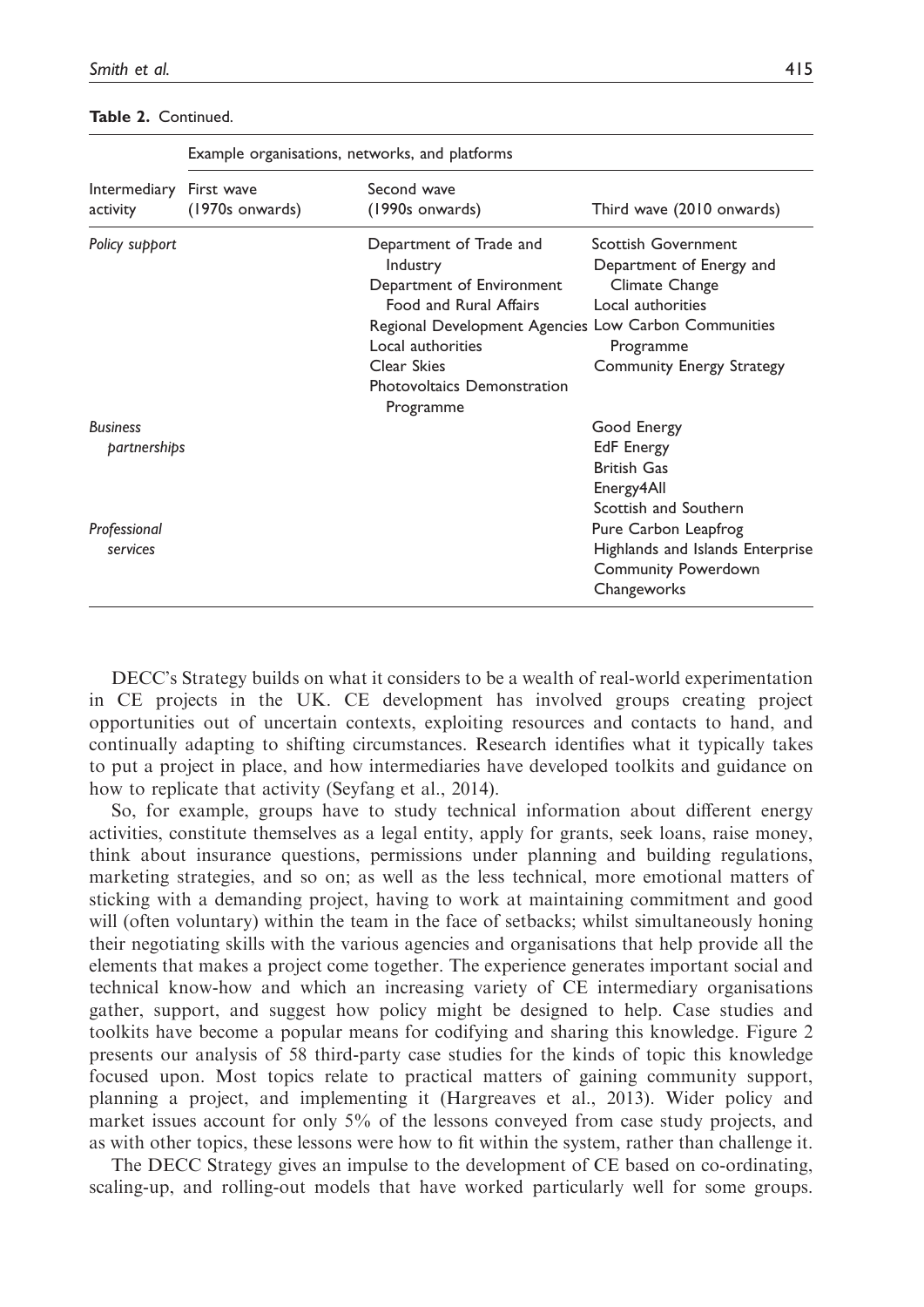

Figure 2. CE project development topics covered in third-party intermediary case studies (Hargreaves et al., 2013).

Prior to the Strategy, a series of policies going back to the early 1990s had provided limited opportunities for CE development. Support ranged from the provision of advice services under the Community Renewables Initiative for a short period in certain regions of England, to  $\text{\pounds}10 \text{ m}$  worth of grants for 22 flagship CE pilot projects under the Low Carbon Communities Programme. There were also various general-purpose grant-funding programmes, such as Clear Skies, available for smaller scale energy supply and demand reduction measures that community groups could bid into (for a good account of this policy history see Walker et al., 2013).

Policy measures were often uncoordinated, poorly designed, hurriedly implemented, and truncated (Walker, 2008). CE groups have had to be very nimble, entrepreneurial, and resilient in seizing opportunities amidst a shifting policy landscape (Seyfang et al., 2014). Groups and intermediary organisations had repeatedly to overcome setbacks as specific measures closed. Under this equivocal and uncertain policy situation, a piecemeal development of CE projects and supportive infrastructure took place in spite of a coherent policy strategy rather than because of policy: the accumulation, codification, dissemination, and mobilisation of experience, guidance, and evidence that the DECC Strategy relies upon.

Introducing the Strategy, Secretary of State for Energy, Ed Davey, M.P. admitted that 'for too long, community energy has been a policy footnote' (Department of Energy and Climate Change, 2014: 3). He said the Strategy signalled 'a step change for the sector' unlocking 'huge potential' by providing help for 'existing groups to grow and to inspire more to set up and expand'. DECC 'want to enable communities and individuals to exercise real market power and add a further dimension to our wider energy market reforms' (Department of Energy and Climate Change, 2014: 4). DECC envisages CE electricity supply projects reaching over one million homes by 2020 (Department of Energy and Climate Change, 2014).

The Strategy supports growing interest in partnering CE activity amongst energy utilities, investors, service professionals, non-governmental organisations, local authorities, and others in the UK. There are concrete measures: Ed Davey described the Strategy as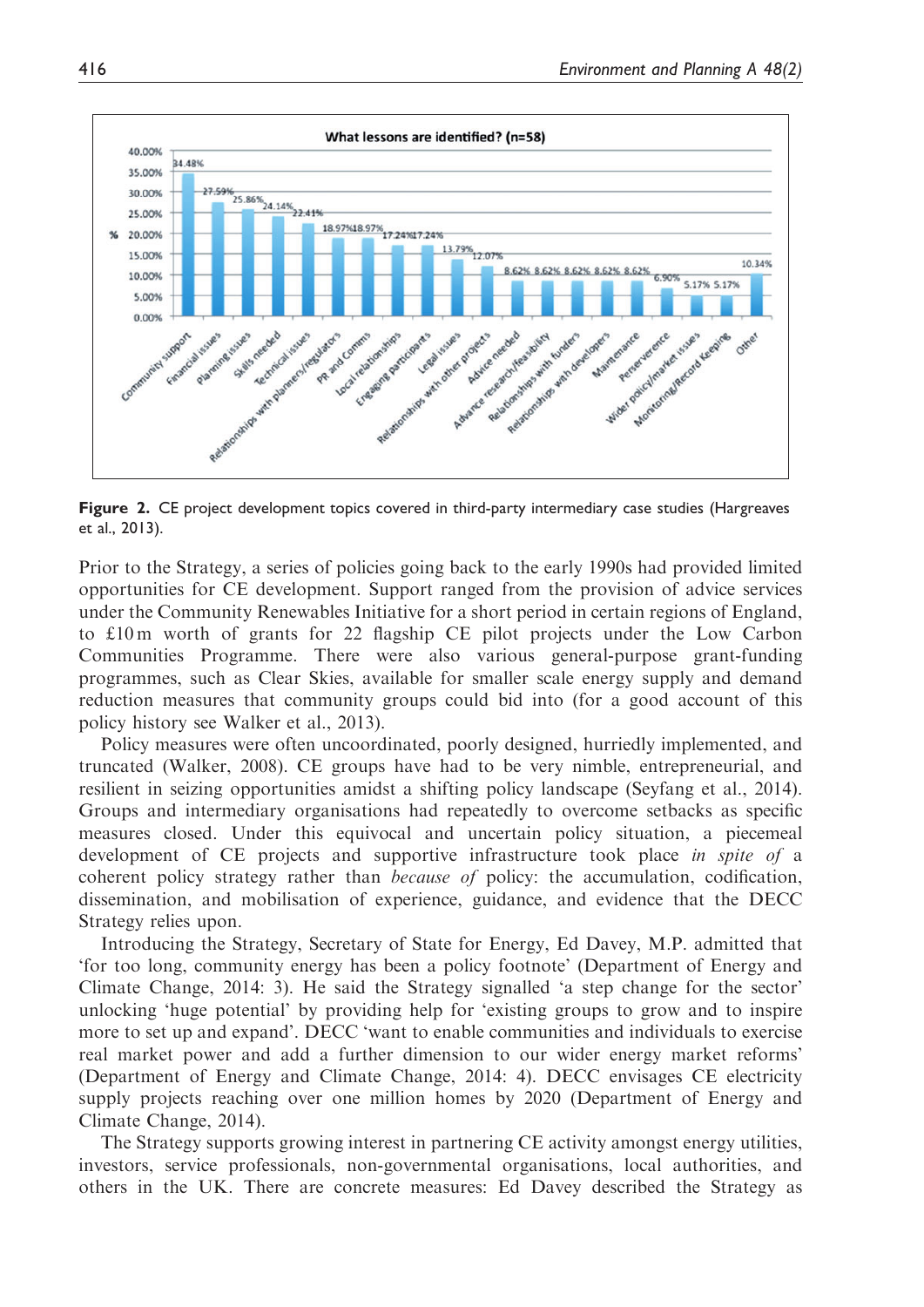'unapologetically practical' and 'ruthlessly pragmatic' (Department of Energy and Climate Change, 2014: 3). The Strategy includes new money for CE groups, support networks, a dedicated unit within DECC, the promotion of partnerships with local authorities and utilities, and platforms for sharing information. Leading figures from CE were involved in the development of the Strategy, which was further informed by prior research and commissioned evidence, as well as a public consultation.

Seen from a longer term perspective, the concrete proposals in the DECC Strategy are an attempt to bring some strategic coherence to policy engagements with CE. In this respect, the desire to learn from existing successes, but also difficult barriers, and implement an improved support infrastructure for new groups and future projects appears analogous to analytical insights coming from SNM. As such, DECC is becoming a significant intermediary and joining a rapidly developing field of actors dedicated to CE development. However, analysis needs to also attend to what experiences are being omitted by policy and strategic development, and that can complement SNM insight with a more critical sensibility.

At the time of writing (June 2015), a new Conservative government has taken office in the UK. The new Secretary of State for Energy, Amber Rudd, has attended CE events in the past and has expressed support for the sector. Indeed, CE has received cross-party support. Hence, whilst the Strategy was developed under the Liberal Democrat leadership of Ed Davey as Secretary of State for Energy, it was Conservative MP Greg Barker who was most visibly enthusiastic about CE as Minister of State for Energy. Moreover, as noted above, policies like the Low Carbon Communities Programme under the Labour government helped in the development of the sector. Outside Parliament and government, think tanks of various political orientations have promoted CE, including ResPublica and Co-Operatives UK.

For the time being at least, the Strategy appears to remain in place, though as with other policy areas, the Conservative government's austerity measures are likely to bring deep funding cuts to DECC. Beyond reductions in direct support, however, it should also be noted that other areas of government policy have and will galvanise CE activity. One example is the further promotion of fracking for shale gas by the new Conservative government and which, in sites of exploration like Balcombe, has prompted not just resistance, but the development of CE initiatives as an alternative. Historically too, community action on energy has been motivated as much by inattention by government as direct support from it. So as party political and government attention waxes and wanes, grassroots action will endure, as will the issues of concern to the analysis here.

#### Research methodology

Given our analytical approach, the unit of analysis is the CE 'niche'. Our research used mixed methods to gather evidence of CE developments across the full variety of niche processes (Figure 1). We conducted an online survey of 190 groups asking questions about the development of their projects, as well as questions about the kinds of interaction and support they had with other community groups and CE intermediaries (for survey methodology see Seyfang et al., 2013b). In-depth interviews, open-ended were held with 25 key intermediary actors, ranging from advisors and advocates to policy-makers and utilities. The interviews were complemented by a content analysis of 113 third-party CE case studies. Our content analysis coded and analysed the kinds of lessons and expectations being promoted in the case study reports of third-party intermediaries (see Figure 2). We worked with 12 CE groups to develop in-depth case studies of their innovation histories. The case study groups (see Table 3) were selected as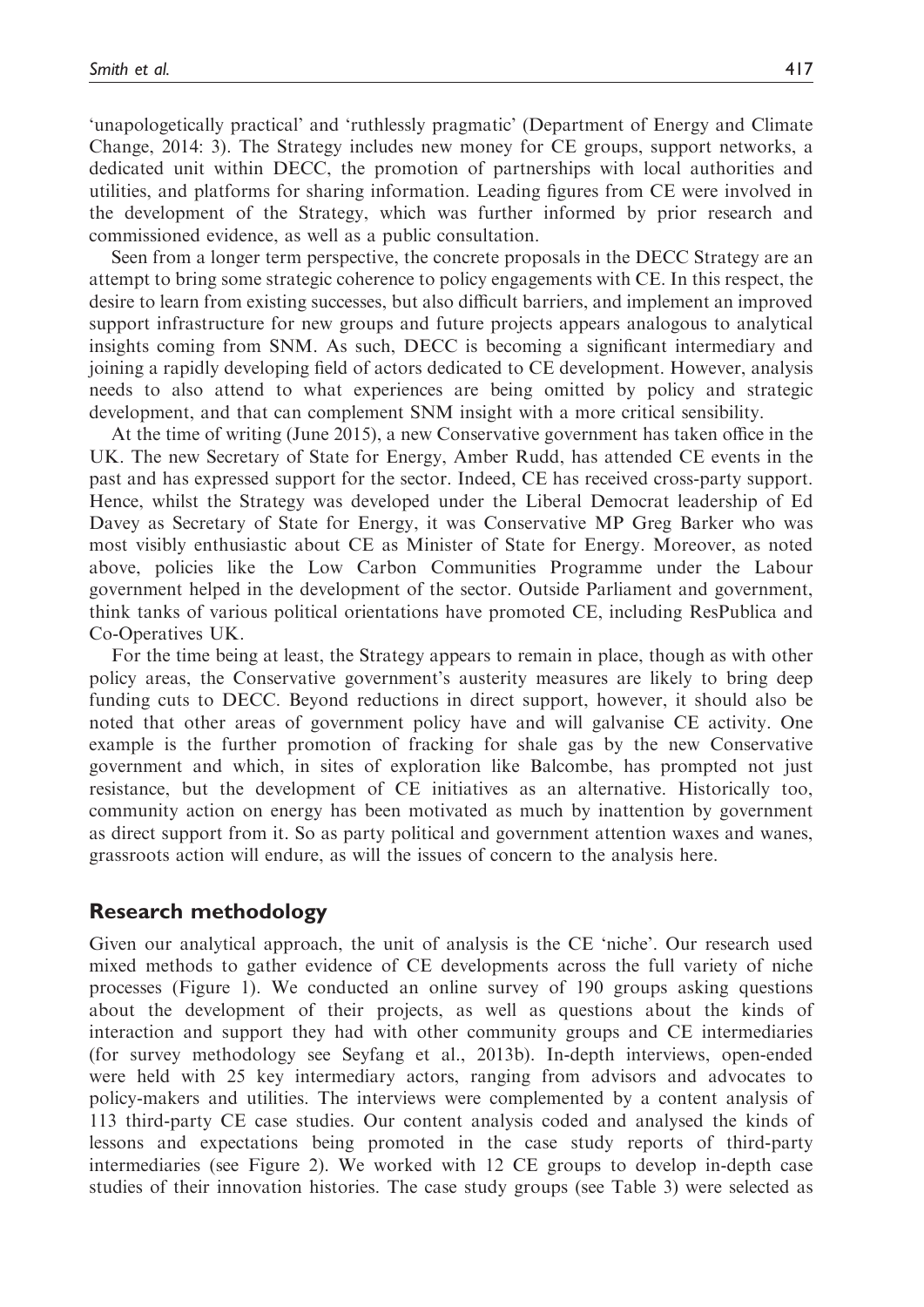| Name                                        | Description                                                                                                                                                                                                                                           | Energy<br>domain     | Country/<br>setting | Started | Current<br>status |
|---------------------------------------------|-------------------------------------------------------------------------------------------------------------------------------------------------------------------------------------------------------------------------------------------------------|----------------------|---------------------|---------|-------------------|
| Barley Bridge Weir<br>Hydro Scheme          | Cumbrian project to use a local<br>weir for community owned<br>hydro-electricity generation                                                                                                                                                           | Supply and<br>demand | England<br>Rural    | 2007    | On hold           |
| Brighton Energy<br>Coop                     | Aims to run and finance<br>renewable energy projects in<br>Brighton and Hove. Recently<br>established a cooperatively<br>owned 145 kWp solar PV<br>project funded by public share<br>issue                                                            | Supply and<br>demand | England<br>Urban    | 2010    | Growing           |
| <b>Bristol Green</b><br>Doors               | A community interest company<br>that promotes energy<br>efficiency through retrofit<br>measures on existing home.<br>Organises open eco-homes<br>events in Bristol                                                                                    | Demand               | England<br>Urban    | 2009    | Growing           |
| Carbon<br>Conversations                     | Runs community-based<br>programmes etc facilitated<br>meetings in which participants<br>discuss the practical and<br>emotional challenges of<br>low-carbon living and design<br>strategies to reduce their<br>carbon footprints                       | Demand               | England<br>Urban    | 2005    | Growing           |
| Glasgow Carbon<br>Rationing Action<br>Group | Members calculate their annual<br>carbon emissions and<br>self-impose rationing;<br>reductions through efficiency<br>improvements and behaviour<br>change; penalties for not<br>reaching reduction targets;<br>support and advice in group<br>context | Demand               | Scotland<br>Urban   | 2006    | Continuing        |
| Dyfi Solar Club                             | Sought to make solar water<br>heating technology cheaper<br>and more accessible to<br>residents of the Dyfi valley<br>and later across Powys more<br>widely. Member of the<br>National Network of Solar<br>Clubs                                      | Supply               | Wales<br>Rural      | 1999    | Finished          |
| Hyde Farm Climate<br><b>Action Network</b>  | Raises awareness about energy<br>consumption in the home.<br>Draught-proofing measures,<br>installation of loft insulation,<br>and renewable energy<br>generation to improve the<br>energy efficiency of local<br>housing stock                       | Demand               | England<br>Urban    | 2007    | Growing           |

Table 3. Community energy groups studied in depth (Seyfang et al., 2014).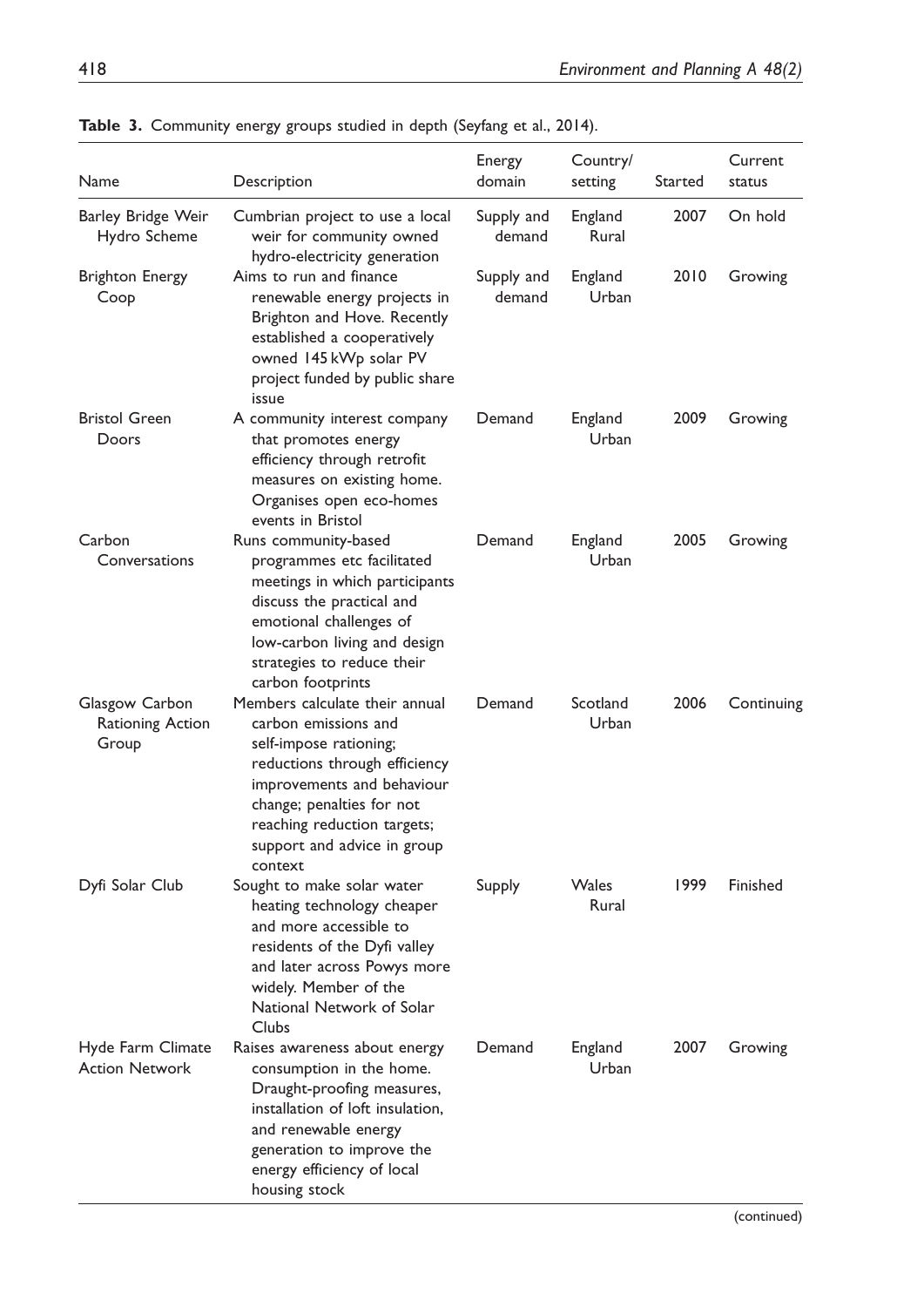| Table 3. Continued. |  |  |
|---------------------|--|--|
|---------------------|--|--|

| Name                                            | Description                                                                                                                                                                                                                            | Energy<br>domain     | Country/<br>setting | Started | Current<br>status |
|-------------------------------------------------|----------------------------------------------------------------------------------------------------------------------------------------------------------------------------------------------------------------------------------------|----------------------|---------------------|---------|-------------------|
| Isle of Gigha<br>Heritage Trust                 | Completed a community<br>buy-out of their island in 2002<br>and as part of the<br>regeneration programme<br>installed three wind turbines<br>and conducted various energy<br>efficiency projects                                       | Supply and<br>demand | Scotland<br>Rural   | 2006    | Growing           |
| Lyndhurst<br>Community<br>Centre                | The first community centre in<br>the New Forest to install a<br>biomass heating system,<br>creating opportunities for<br>local wood fuel supply<br>networks to develop                                                                 | Supply and<br>demand | England<br>Rural    | 2001    | Continuing        |
| Reepham Green<br>Team                           | An informal social network that<br>aims to develop and deliver a<br>wide range of projects to<br>tackle issues of concern to the<br>local community, e.g. school<br>refurbishment and renewable<br>energy generation                   | Supply and<br>demand | England<br>Urban    | 2002    | Growing           |
| South Wheatley<br>Environmental<br><b>Trust</b> | Generating energy from their<br>15 kW wind turbine, selling it<br>to the grid and investing the<br>surplus in local household<br>energy efficiency projects,<br>renewable energy projects,<br>and energy education at local<br>schools | Supply and<br>demand | England<br>Rural    | 2003    | Continuing        |
| Student Switch<br>Off                           | Behaviour change campaign that<br>uses prizes and competition<br>between student halls of<br>residence to encourage<br>students to undertake small<br>energy-saving actions                                                            | Demand               | UK-wide<br>Urban    | 2005    | Growing           |

presenting a wide diversity of CE initiative in terms of location, status of development, focus on energy supply, demand reduction, behaviour change, or mix. The selection logic was that maximising variation in this way would strengthen the generalisability of patterns observed across such diversity (Flyvbjerg, 2006). Participant observation in CE events, as well as our organisation of two stakeholder workshops enabled issues arising from our other methods to be explored further. We also observed policy developments first hand through our provision of advice to DECC in the form of policy seminars, meetings, and consultation responses.

The evidence gathered in this way was originally coded, organised, and interpreted for themes relevant to the first two niche perspectives (see Table 1). Specific aspects of this analysis have been published elsewhere: conceptualising CE as a niche, survey findings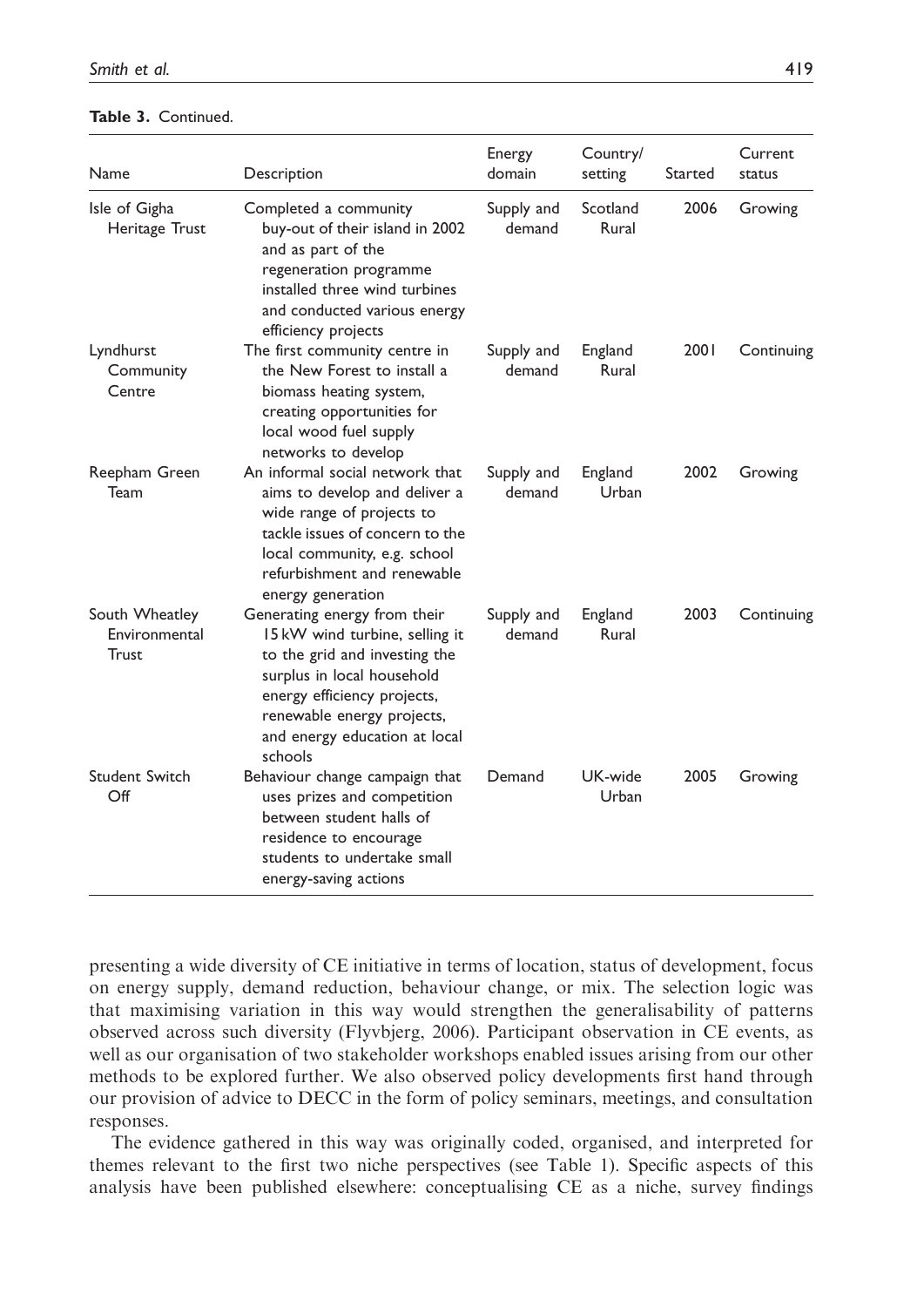about the characteristics and aims of CE, the roles of intermediaries in CE, and how specific CE projects interact within niches (Hargreaves et al., 2013; Park, 2012; Seyfang et al., 2013a, 2013b).

However, as research proceeded, we noticed discussion in the field was tending to bracket out more critical questions arising from CE development experience. We do not mean evidence about the difficulties of doing projects, of which there was plenty, and where SNM and policy advocacy perspectives helped. Rather, we mean critical debate about transforming energy regimes so that they become more open to some of the originating aims of community involvement and control, rather than CE becoming an adjunct to marginally reformed energy regimes. Critical issues cropped up in conversations with practitioners, yet neither our framework nor policy developments were exploring them in depth. Practitioners rarely persisted in these issues for fear that it would not help their cause in seeking policy support. This prompted us to develop the critical niches perspective and led to us going back through our empirical material to apply and test this new perspective.

## Analysis: The development of CE in the UK

In this section, we consider the development of CE through each of our analytical perspectives.

#### The strategic niche management of CE

In consulting about its Strategy, DECC (2013) sought evidence about the benefits of CE in terms of: tailoring energy solutions to local needs; engaging people in energy issues; how CE brings local economic, social, and health benefits; and CE contributions to community cohesion and vitality. DECC also wanted to understand the barriers to developing more CE, whether through replication of initiatives, scaling-up, or hybrid forms of energy partnership with business, local government, or the third sector. Finally, DECC invited information about solutions for overcoming these barriers and growing the CE sector.

SNM analysis argues the Strategy has only become possible because a CE niche developed that offers practical and credible energy solutions. There is considerable evidence for the accumulation of practical knowledge and technical experience in CE over the years (Hargreaves et al., 2013). The facility with which CE initiatives can be developed, and their scope, has improved considerably. And as a result, CE does provide helpful solutions for policy-makers and utilities concerned about the challenges of sustainable energy.

The 'ruthlessly pragmatic' tone celebrated by the Secretary of State for Energy when launching DECC's Strategy has been a hallmark of the practical attitude amongst CE groups. Initiatives have concentrated on the technical, organisational, and financial travails of making CE projects work. A growing number of intermediary organisations facilitate work between groups and provide support services for their projects (Hargreaves et al., 2013).

A key task of intermediary networking has been the collection and dissemination of practical knowledge about CE. Information has been gathered into a variety of online repositories about the different kinds of CE projects; how to do them; how they organise, operate, and perform. The benefits of CE as well as the challenges confronting its development are reported (Hargreaves et al., 2013). Conferences, events, newsletters, and online forums share and distribute these materials. Such knowledge has also been turned into handbooks, guidance, and toolkits for taking groups through the process of creating a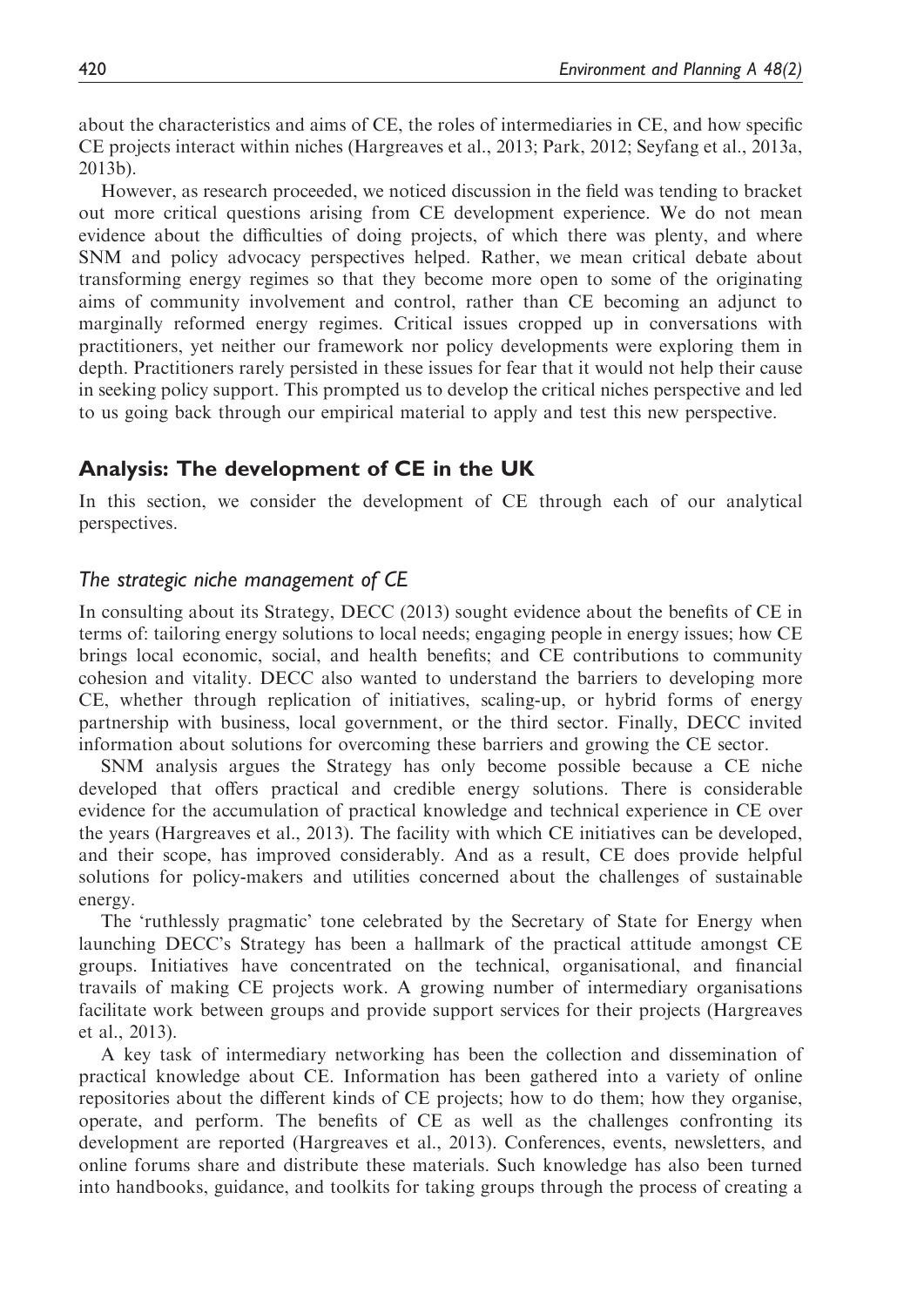CE initiative. Mentoring programmes have been established. Web-based knowledge repositories pull together case studies and online tools like carbon footprint calculators. Other sites contain news bulletins, survey results on the development of the sector, and step-by-step toolkits that outline in detail particular project-related activities.

Intermediaries operate at different local, regional, and national scales. Some receive core funding to help administer public grants and programmes, some rely on funding from public agencies for specific projects to support CE, other intermediation works through more grassroots, voluntary associations between networks of CE groups. Dedicated investment funds have been established, access to legal advice, accounting services, and independent technical advice. The numbers of organisations offering services for CE have increased. In addition, staff in utility companies, Ofgem (the energy markets regulator), DECC, the Scottish government, Welsh Assembly, local authorities, and other bodies are increasingly engaging with CE.

More established CE groups have been scaling-up their activities and professionalising their operations, in some cases becoming an influential voice advocating for CE (Seyfang et al., 2013a). Partnerships are being forged with utilities. Such professionalisation and scaling, increasingly through social enterprise models, is seen as a promising avenue for developing CE. Combined with the toolkits, knowledge resources, and other niche infrastructure it is resulting in standard models for rolling out CE.

From this perspective, therefore, CE is considered influential through furnishing appropriable solutions for policy-makers to promote, utility companies to partner, and new social enterprises to undertake. The Strategy acknowledges and supports this activity. Amongst the first initiatives after the launch of the Strategy has been DECC sponsorship of a mentoring scheme between established and prospective CE groups. Other initiatives include creation of a Shared Ownership Task Force with representatives from the renewable energy industry and CE sector, as well energy regulator Ofgem developing policy in non-traditional business models.

All this activity provides evidence that supports an SNM perspective on recent developments. The DECC Strategy draws lessons from earlier CE experimentation, it supports further networking, and is articulating positive expectations for a growing CE sector. However, what this perspective overlooks is evidence for the activities that led to the current interest in strategically supporting CE. In successfully making their bids for funding and support, CE groups have always had to be adept at positioning and highlighting their projects in terms that spoke to wider policy and funder agendas. Historically, CE in the UK has involved groups reading between the lines of more general policies to identify hooks for CE to be presented as a promising solution (Seyfang et al., 2013a, 2013b). But how did CE itself become the policy agenda?

#### Niche policy advocacy for CE

Coalitions of groups advocating for CE have developed over time. Coalitions now include think tanks, utilities, investors, politicians, local authorities, housing associations, environmentalists, network operators, researchers, the co-operative movement, and others. Recognition in DECC's Strategy was won through the organisation of policy-oriented events, production of reports, and lobbying that argued the benefits of CE in terms relevant to a variety of shifting policy commitments in government. These commitments included some specific to energy, most notably promoting low carbon energy, energy demand reduction, and opening energy markets to smaller competitors; as well as more general policy commitments to civic governance and local economic regeneration.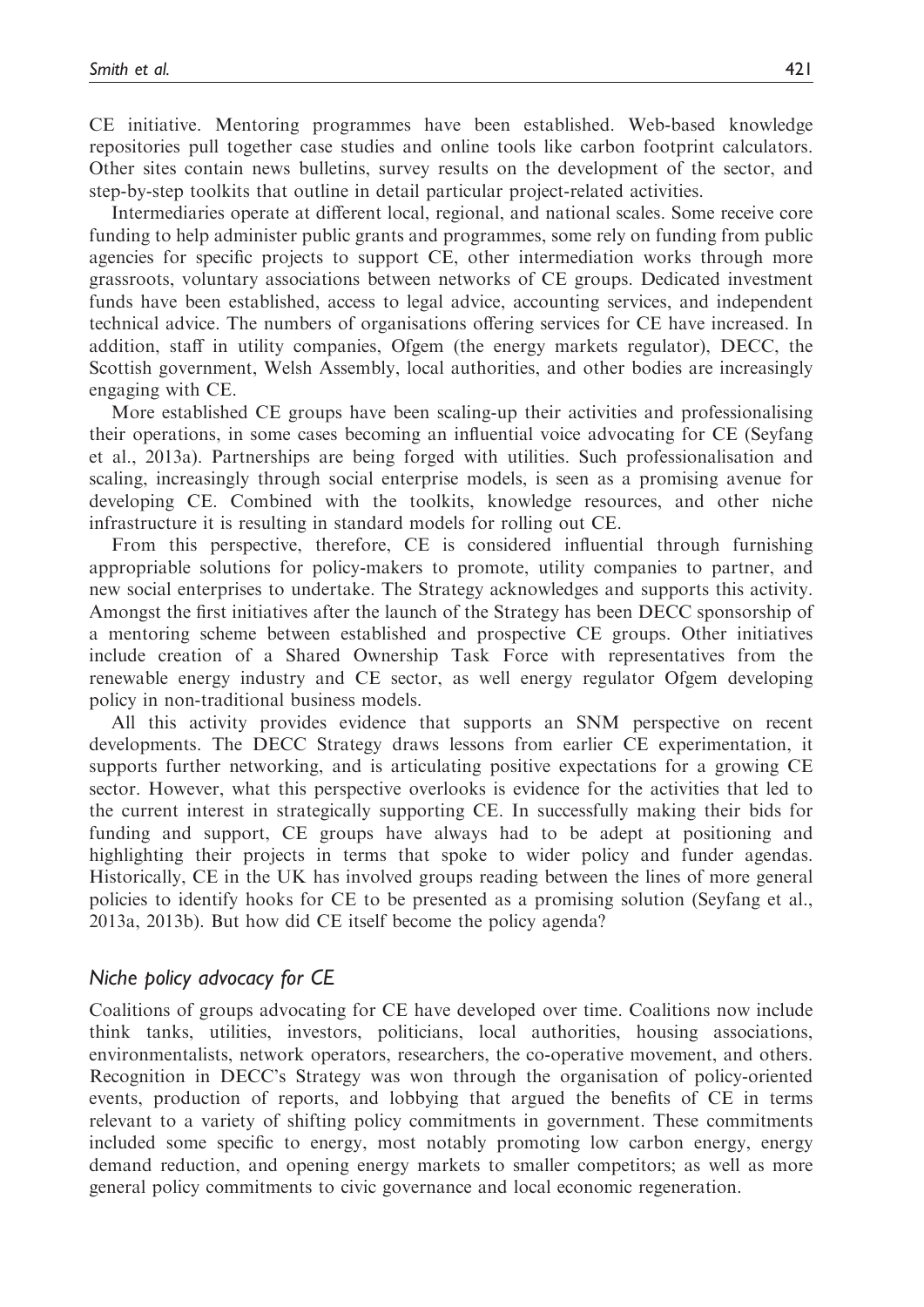As such, intermediary organisations, and now including the DECC Strategy, have had to undertake the political task of developing credible and compelling narratives about how well CE is performing in terms attractive to existing policy agendas and future policy aims. Moreover, the promise of CE becoming a trusted, grassroots conduit for government sustainability initiatives in energy efficiency (e.g. boosting up take of the Green Deal); or as social enterprises growing in competitive strength, appeals to DECC agendas for opening energy markets; just as reductions in energy demand and increases in renewables appeal to carbon emission obligations; or mobilising community support appealed to earlier Big Society and New Localism agendas when they were politically salient in government.

Since as far back as 2010, sympathetic civil servants at DECC have recommended CE develops a more coherent voice through the creation of representative bodies. Such bodies enable DECC and other agencies to communicate more easily with the sector. In large measure, this is what has happened. CE umbrella bodies have formed and advocated for CE policy. These bodies have responded to policy consultations on behalf of the sector, and leading figures have participated in the Community Energy Contact Group created by DECC to develop its Strategy. Similarly, CE representative bodies help other groups to engage with the CE sector, such as utilities when thinking about partnerships with trusted organisations, professionals offering technical services, and local authorities and others wanting to learn more about CE.

The niche policy advocacy perspective highlights how influence has been won by skilfully aligning CE performance with prevailing policy discourses, utility needs, and local authority interest. Advocates developed legitimacy by pointing to performance measures consistent with salient policy discourses, e.g. around rising energy bills, climate change, and energy security, and to which policy responded. However, this mutual accommodation reaches its limits over more challenging issues of opening markets, re-distributing investment, re-scaling infrastructure planning, and other changes that decentralise energy regimes. The response to DECC's Strategy across the CE community has been a mixture of gratitude for policy recognition but disappointment in the extent of its support. In responding to the Strategy, the Chief Executive of the Centre for Sustainable Energy (a leading national charity committed to sustainable energy) argued that decentralising institutional reforms 'will demand a far wider coalition of interests to push it forwards than was assembled to help secure these first few steps [in the DECC Strategy]' (Roberts, 2014). The critical question is how those coalescing interests will decentralise the energy regime and/or transform CE itself. Not everyone in the field wishes CE influence to be won through further scaling, professionalisation, and alignments with conventional energy policy discourses. Critical voices are concerned that CE developments are narrowing rather than improving community involvement, and making what involvement there is instrumental to energy policy, rather than transforming energy systems. As a result, space for debating energy alternatives and community development objectives diminishes. It is this evidence that becomes more apparent under the critical niches perspective.

#### Critical niches unsettling energy regimes?

The terms of the Secretary of State's commitment to CE in the UK are indicative of instrumentality in the Strategy, as well as elite interest in grassroots innovation more generally (Fressoli et al., 2014). The Strategy frames CE as something with potential for energy policy goals, rather than as having value in and of itself; CE needs to scale-up and become bigger, implying less interest in smaller initiatives; and CE has to exercise market power, because policy remains committed to a market-based understanding of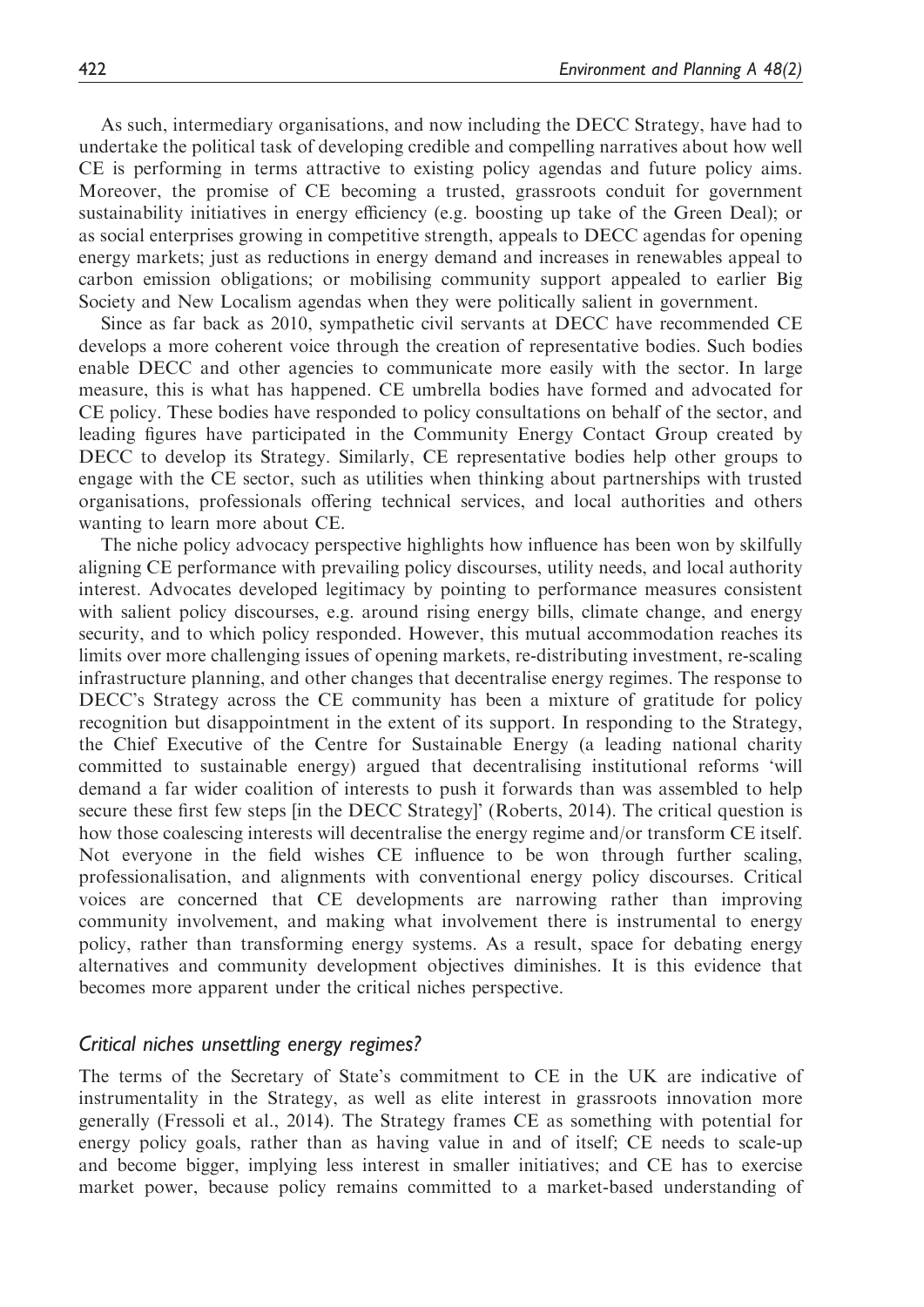| Objectives of community energy projects  | % of CE      |
|------------------------------------------|--------------|
| Economic                                 | 96           |
| Saving money on energy bills             | 83           |
| Generating income for community          | 52           |
| Tackling fuel poverty                    | 47           |
| Improving local economy                  | 36           |
| Skills development                       | 31           |
| Local job creation                       | 27           |
| Environmental                            | 88           |
| Reducing carbon dioxide emissions        | 80           |
| Improving local environment              | 48           |
| Social                                   | 73           |
| Community well-being and health          | 43           |
| Improving education                      | 40           |
| Social cohesion                          | 39           |
| Social inclusion                         | 37           |
| Creating volunteering opportunities      | 29           |
| Political                                | 73           |
| Community empowerment                    | 57           |
| Influencing sustainability/energy policy | 44           |
| Community leadership                     | 27           |
| Infrastructural                          | 68           |
| Improving energy independence            | 60           |
| Community building refurbishment         | 33           |
| How well have you achieved objectives?   |              |
| Very well                                | 22           |
| Quite well                               | 53           |
| Neither well nor poorly                  | 9            |
| Quite poorly                             | 5            |
| Very poorly                              | $\mathbf{2}$ |

Table 4. Objectives of CE projects (Seyfang et al. 2013b).

energy in society. Not everyone sees CE in those terms. CE activists are not necessarily nor only developing sustainable energy solutions for problems of carbon emissions, demand reduction, and market competition. Whilst these goals are important to groups, and have provided a useful basis for advocacy, activists have other objectives also. Our survey of 190 CE groups identified political, social, economic, and infrastructure objectives that are either absent or secondary in both Strategy and intermediary toolkits (Table 4).

The reasons groups form around sustainable energy do not line up comprehensively with policy aims. Whilst overlaps make DECC Strategy possible, there are also differences that beg questions about the way the Strategy perceives community interest in energy and future pathways for sustainable energy. As a recent report from The Corner House, a research group committed to environment and social justice, argues:

They [local communities] are far from indifferent to technical issues – for example, how to learn about, develop, experiment with, install and pay for wind technology – but tend to understand the development of technology as entwined from the outset with issues of local democracy, local concerns, exploitation, and, often, local resistance to the energy projects that the state consistently seeks to justify on economic grounds. (The Corner House, 2013: 25)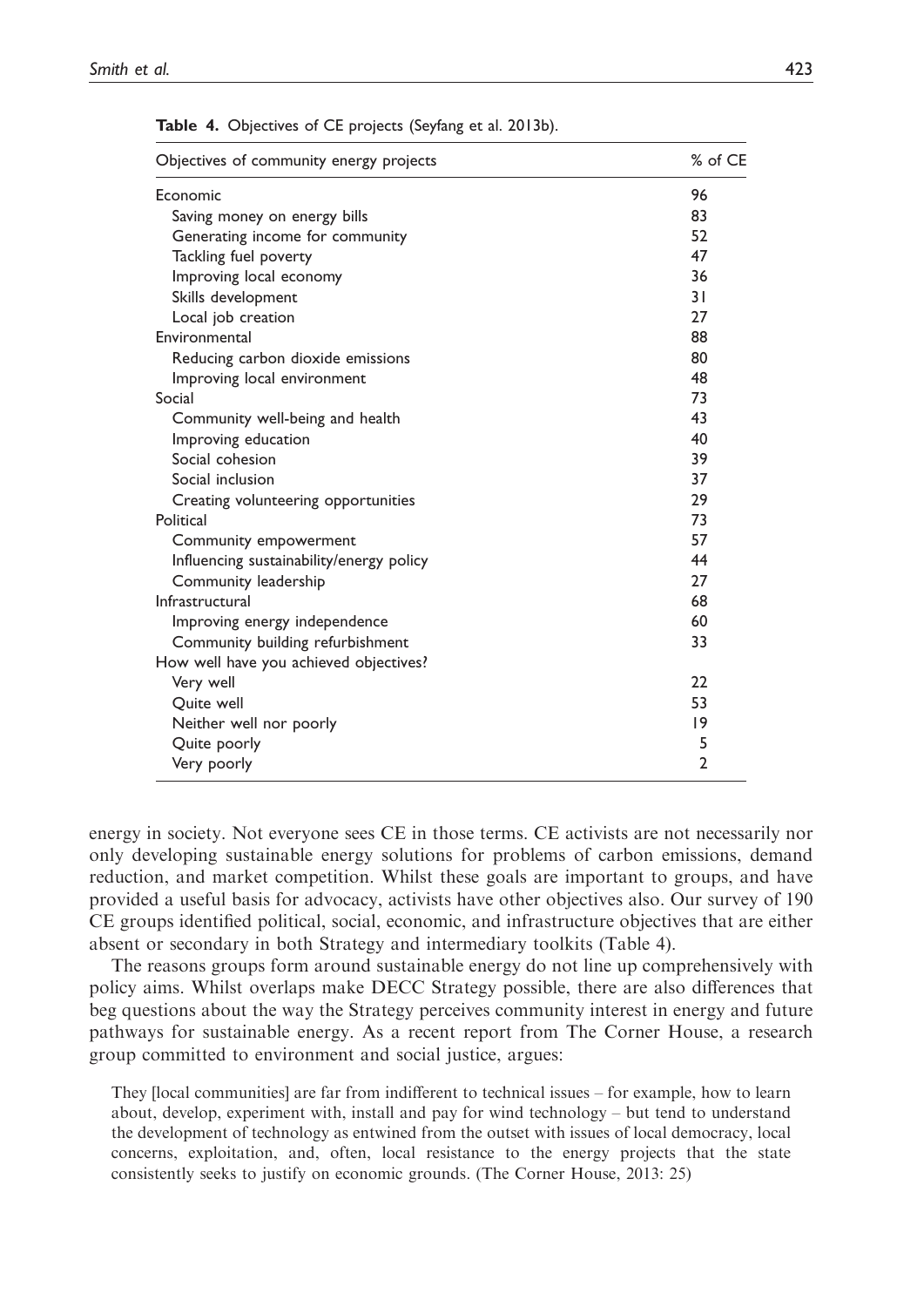Energy is not always the starting point in complex community projects, even if it becomes a focal activity. Projects may, for example, begin in community health with questions of access to fresh foods; move into questions of food waste, and explore possibilities for biogas schemes in the community. Any emerging energy project activity remains part of a wider vision and practical figuring out of what a vibrant sustainable community requires (Seyfang et al., 2013a, 2013b). In following this path, community groups find themselves working between regimes with authority over aspects of the community project – food, waste, planning, and finance. None of these has an individual remit or focal interest in the goal as framed by the community group. The critical point, borne of situated knowledge, is that CE within a broader social fabric is not served by current governance structures. Moreover, it is critical knowledge that could usefully inform deeper-seated reforms in governance.

In other cases, we found CE projects identifying limits to changing energy systems through voluntary action. Initiatives creating mutual support groups helping participants reduce personal energy demand and carbon emissions, for instance, found their ability to go beyond certain levels through individual action to be constrained by wider infrastructures for housing, mobility, energy, food, and water. The energy and carbon designed into these infrastructures provoked reflections on the systemic causes of energy demand and carbon emissions, and questions for policies that individualise responsibilities rather than mobilise collective responses (Hielscher, 2013). The critical point arises when confronting the limitations of (worthwhile) CE projects, and realising the significance of wider material and social structures affecting sustainability.

The overarching question, however, is how strategies for mobilising this critical knowledge into politics resisting incumbent regimes and their designs for the future. Discussions on critical issues were evident in events we attended, yet feature neither in the toolkits developed by intermediaries, nor in policy strategies (Seyfang et al., 2013a). Examples of absences included, what is meant by 'community' and questions of inclusion and exclusion in groups; the social justice of utilities enclosing local renewable resource commons; the technical narrowness of funding criteria and performance indicators (cf. any cultural significance in CE); or debate about the political economies responsible for energy-intensive infrastructures. These are difficult issues to raise for CE groups seeking official support, even if many initiatives are motivated by more transformational objectives (Murphy and Smith, 2013; Seyfang et al., 2014). This points to another critical insight, about the material basis of energy policy discourse.

Analysis commissioned by DECC prior to the Strategy, and drawing upon CE databases, did find CE projects to be distributed fairly evenly across the least to the most deprived areas of England (Scotland and Wales were not analysed). The urban–rural split was also quite even (Databuild Research & Solutions, 2013: 25–26). Encouraging as this is, it is unclear what the specific community processes and outcomes are for the 2627 projects that could be postcoded in this way. The continued use of a broad and flexible definition in the Strategy leaves open questions about the community development involved. Our research found policy towards CE makes a number of assumptions about the baseline interests and capacities that groups need in order to engage in the support offered. Eligibility includes presumptions about neighbours, say, meeting criteria as a legally constituted group, or being able to articulate aims according to the criteria and standards expected of good application writing, or being able to convene more powerful partners into a project and meet their expectations (Park, 2012).

CE projects in the UK, like those elsewhere (Radtke, 2014), tend to be led by committed people with high levels of formal education. Reaching out to people from a wider variety of class, ethnicity, and other demographic and socio-economic backgrounds, where requisite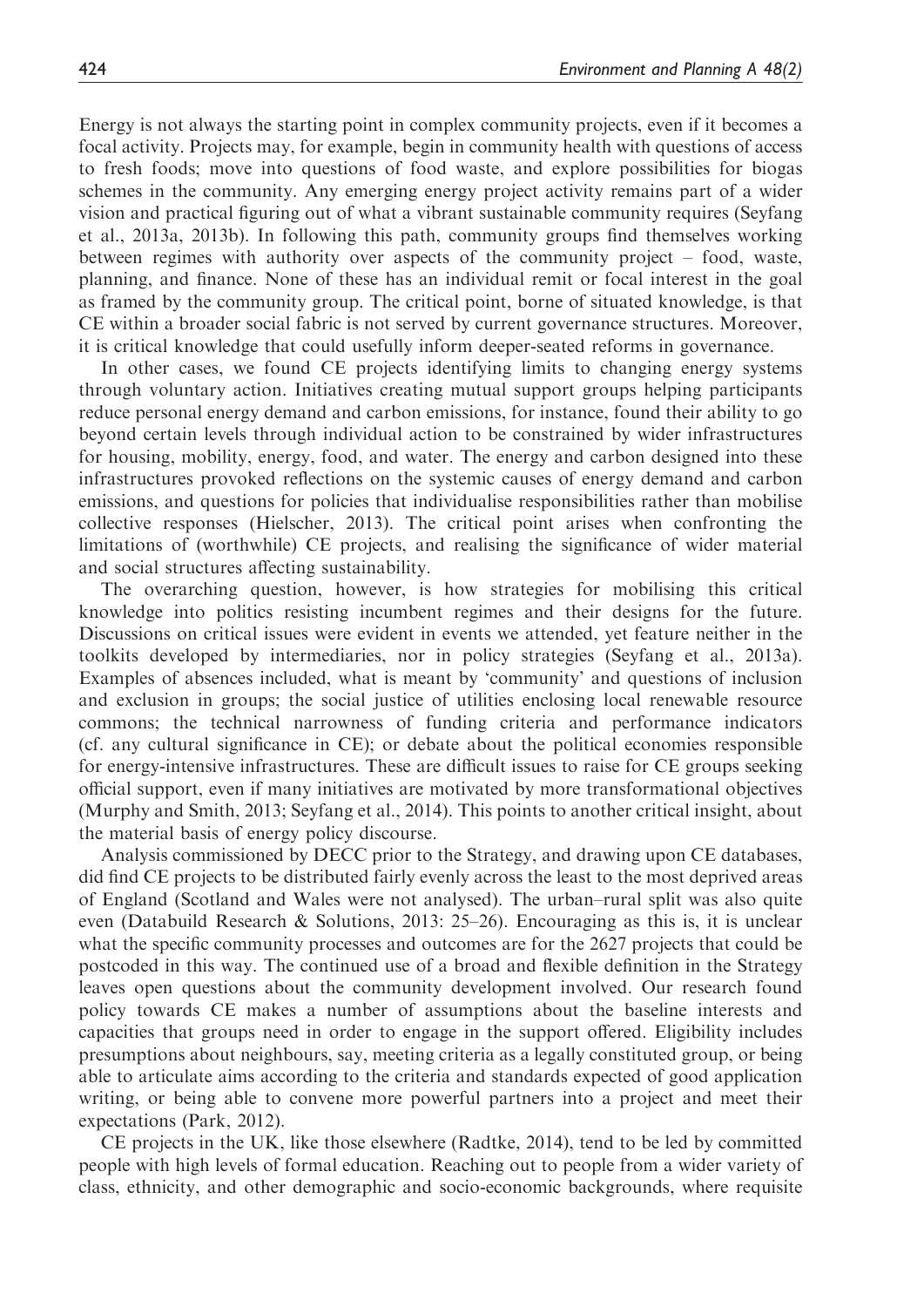capabilities are oriented to priorities other than sustainable energy, poses a challenge that goes right to the heart of economic and social issues in society (Johnson and Hall, 2014). Even small things, such as utility partners calling meetings during office hours, or holding them in London, far from many communities (as we found in our case studies), become discussion points about failing to appreciate community realities and insensitivity to the voluntarism and free labour involved.

Critical evidence should inform debate about the meanings, limitations, and expansion of community involvement in energy transitions, currently and in future. Community development insight could inform the forms of participation required, and whether they become even more difficult under policy engaging communities too instrumentally in the scaling-up of model energy partnerships (Eadson and Foden, 2014; Walker et al., 2010). It is striking how lightly the Strategy touches on questions of community development and social purpose. Whilst diffuse social benefits from CE projects are acknowledged in the Strategy, they are dismissed as difficult to quantify and attribute systematically and comparably, and so are not afforded the same consideration as financial, energy, and emissions monitoring.

Not all CE projects wish to scale-up and correct the failures of incumbent energy regimes. Community activism borne of frustration with energy regimes can be considered symptomatic of problems with centralised, corporate energy systems, and where institutional reforms to decentralise and democratise energy services would be welcomed. The critical niches perspective highlights experiences provoking debate about what energy is for in society and how citizens are involved (Shove and Walker, 2014).

## Discussion: Sharpening the critical edge in CE?

CE development in the UK has arisen through committed groups of people experimenting practically with different sustainable energy configurations. In doing their projects, groups express a range of aims, not all of them related to policy discourses. As CE aspirations struggle to take a material form, so the adequacy with which motivating social issues are addressed will become a topic of debate. Our analytical framework makes points of contention apparent through each perspective identifying differently with CE projects, the knowledge priorities involved, the roles of intermediation, and the kinds of politics implied. Table 5 summarises that analysis.

## Local experiments

Under SNM, CE projects are understood to demonstrate the practical viability of community forms of energy. The emphasis is on working projects providing energy benefits. Projects bring together technical, organisational, administrative, and financial elements into a working configuration. Projects learn from one another and improve performance over time. Public policy drew selectively from years of experience configuring CE in the UK. However, policy interest in CE is not automatic. It arises through lobbying and niche policy advocacy. Advocates emphasise evidence that aligns with salient policy discourses and which, over time, lead to policies whose expectations shape further prospects. What gets overlooked is the critical implications of CE projects for wider energy regimes and even institutions in society and economy. The critical niches perspective understands CE projects as provoking debate about these social and economic issues, such as the decentralisation and democratisation of energy regimes, or inequalities that affect participation in community projects.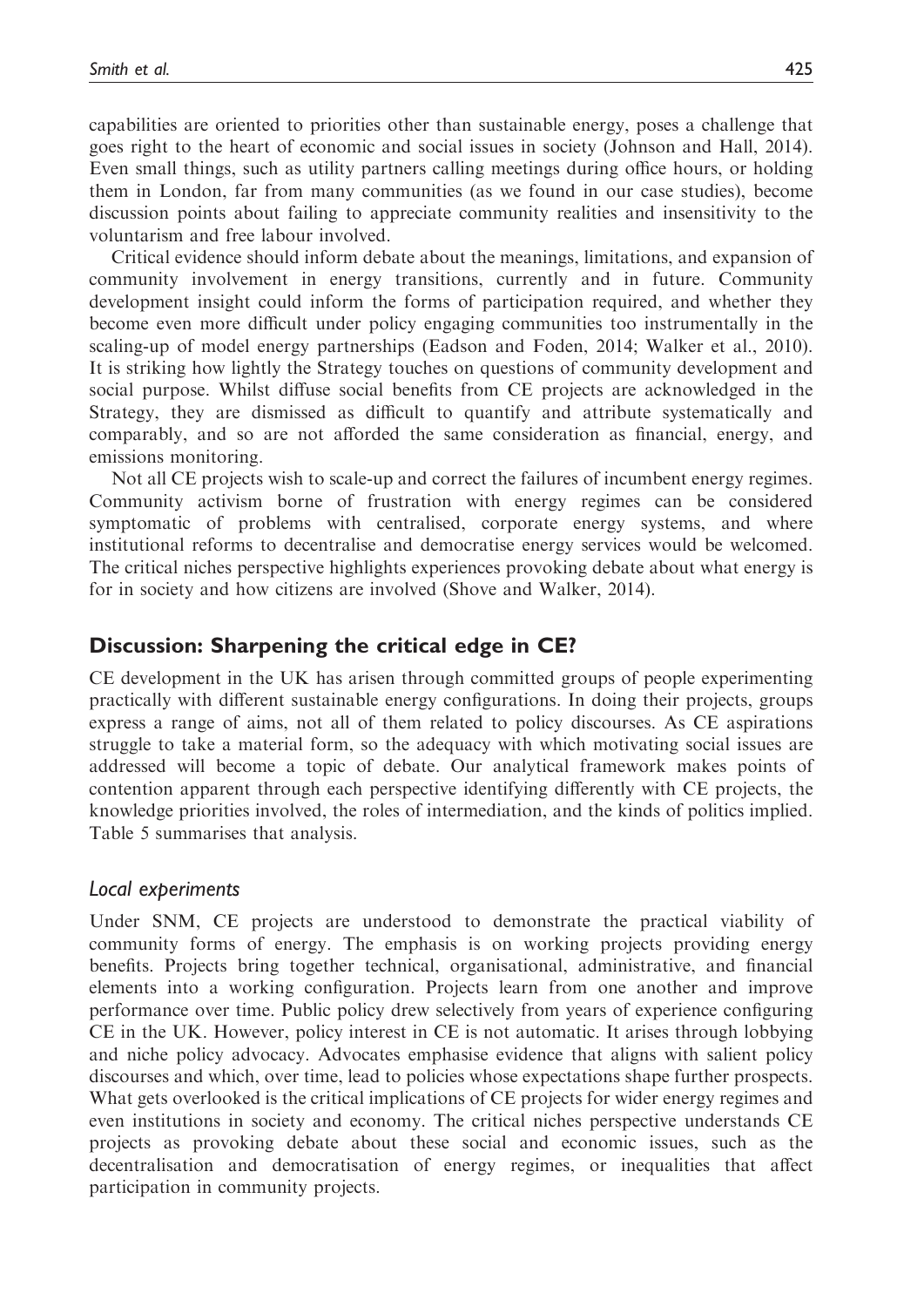|                                                       | Table 5. Niche analysis of community energy in the UK                                                                                                                        |                                                                                                                                                                                                                             |                                                                                                                                                                                                                         |                                                                                                                                                                                              |
|-------------------------------------------------------|------------------------------------------------------------------------------------------------------------------------------------------------------------------------------|-----------------------------------------------------------------------------------------------------------------------------------------------------------------------------------------------------------------------------|-------------------------------------------------------------------------------------------------------------------------------------------------------------------------------------------------------------------------|----------------------------------------------------------------------------------------------------------------------------------------------------------------------------------------------|
| Perspective                                           | Local experiments                                                                                                                                                            | Knowledge priorities                                                                                                                                                                                                        | Niche intermediation                                                                                                                                                                                                    | Politics                                                                                                                                                                                     |
| management<br>Strategic niche                         | throughout the UK: demonstrating<br>A variety of CE projects have spread<br>practical viability. Some projects                                                               | other practical knowledge is<br>planning, organisation, and<br>Technical, legal, financial,                                                                                                                                 | platforms, and various networks.<br>Intermediaries consist of specialist<br>advisors, investors, supportive                                                                                                             | DECC strategy indicates a coming of<br>Strategy drew practical evidence<br>age of the CE sector in the UK.                                                                                   |
| Offering effective<br>solutions for<br>sustainability | organisational, and financial evidence<br>are gathered. Models develop. New<br>scale-up their activities. Technical,<br>groups are expected to replicate<br>earlier groups.  | enterprise are emerging and a<br>prioritised. Case studies have<br>portfolio of appropriable CE<br>developed. Some preferred<br>been gathered and toolkits<br>models for CE social                                          | with utilities and local authorities.<br>Organisations offering specialised<br>emerging, as are partnerships<br>The overarching aim is to<br>professional services are<br>scale-up.                                     | growth in CE. CE will flourish by<br>pragmatic tone amongst groups,<br>and who seek to get on with<br>from CE projects. There is a<br>becoming more enterprising.                            |
| Niche policy advocacy                                 | Intermediary organisations collect                                                                                                                                           | Emissions, energy, economic, and<br>energy solutions has<br>developed.                                                                                                                                                      | Organisations and networks that                                                                                                                                                                                         | Policy for CE has developed as an                                                                                                                                                            |
| Activity that makes<br>niche solutions                | energy supply/demand, and economic<br>ocal projects for key<br>policy issues: emissions reduction,<br>evidence from I                                                        | aligns with a variety of salient<br>policy goals, including climate<br>participation knowledge that                                                                                                                         | established. Spokespeople liaise<br>with DECC and other policy<br>speak for CE have been                                                                                                                                | adjunct without disrupting the<br>CE-relevant policies are more<br>main thrust of energy policy.                                                                                             |
| matter                                                | utilities and local authorities are being<br>explored. Projects following policy<br>benefits. Partnerships with energy<br>move from grant-funded to<br>revenue-based models. | narratives and promoted using<br>Knowledge that underpins the<br>and introducing competition.<br>empowering energy users,<br>change, energy security,<br>credibility of compelling<br>real-life success stories<br>from CE. | presenting CE as solution to elite<br>been established. Intermediaries<br>government. Policy forums have<br>have to be nimble and skilful in<br>agencies. Similarly in regional<br>assemblies and Scottish<br>concerns. | sector are required. Winning this<br>the CE sector that further policy<br>coordinated now. Recognition in<br>argument will require a broader<br>reforms more central to energy<br>coalition. |
| Critical niches                                       | CE projects encounter structural<br>impediments that shape their                                                                                                             | Critical experience is generated<br>but rarely formulated into                                                                                                                                                              | Little mobilisation exists that feeds<br>critical insights into a broader                                                                                                                                               | Any political discussion amongst CE<br>groups is kept backstage and                                                                                                                          |
| Unsettling and<br>debating<br>regime                  | development. Critical issues do arise,<br>ownership, resource access, and local<br>about terms such as community,                                                            | targeted knowledge. Groups<br>representation, and<br>discuss inequities,                                                                                                                                                    | programme of change. Networks<br>and platforms for debating what<br>energy is for in society remain                                                                                                                     | energy regimes is possible but not<br>muted publicly. An antagonistic<br>politics for CE in relation to                                                                                      |
| conventions                                           | developments do not see local<br>development. However, policy<br>projects in this way.                                                                                       | regime. Making an issue of this<br>participation in CE and energy<br>winning policy support. Some<br>independent research does<br>generate such knowledge.<br>is seen as unhelpful for                                      | development workers and social<br>justice activists remain largely<br>marginal. Community<br>absent from CE.                                                                                                            | intermediaries negotiate a tricky<br>policy insider-outsider position.<br>pushed. Instead, CE                                                                                                |
|                                                       |                                                                                                                                                                              |                                                                                                                                                                                                                             |                                                                                                                                                                                                                         |                                                                                                                                                                                              |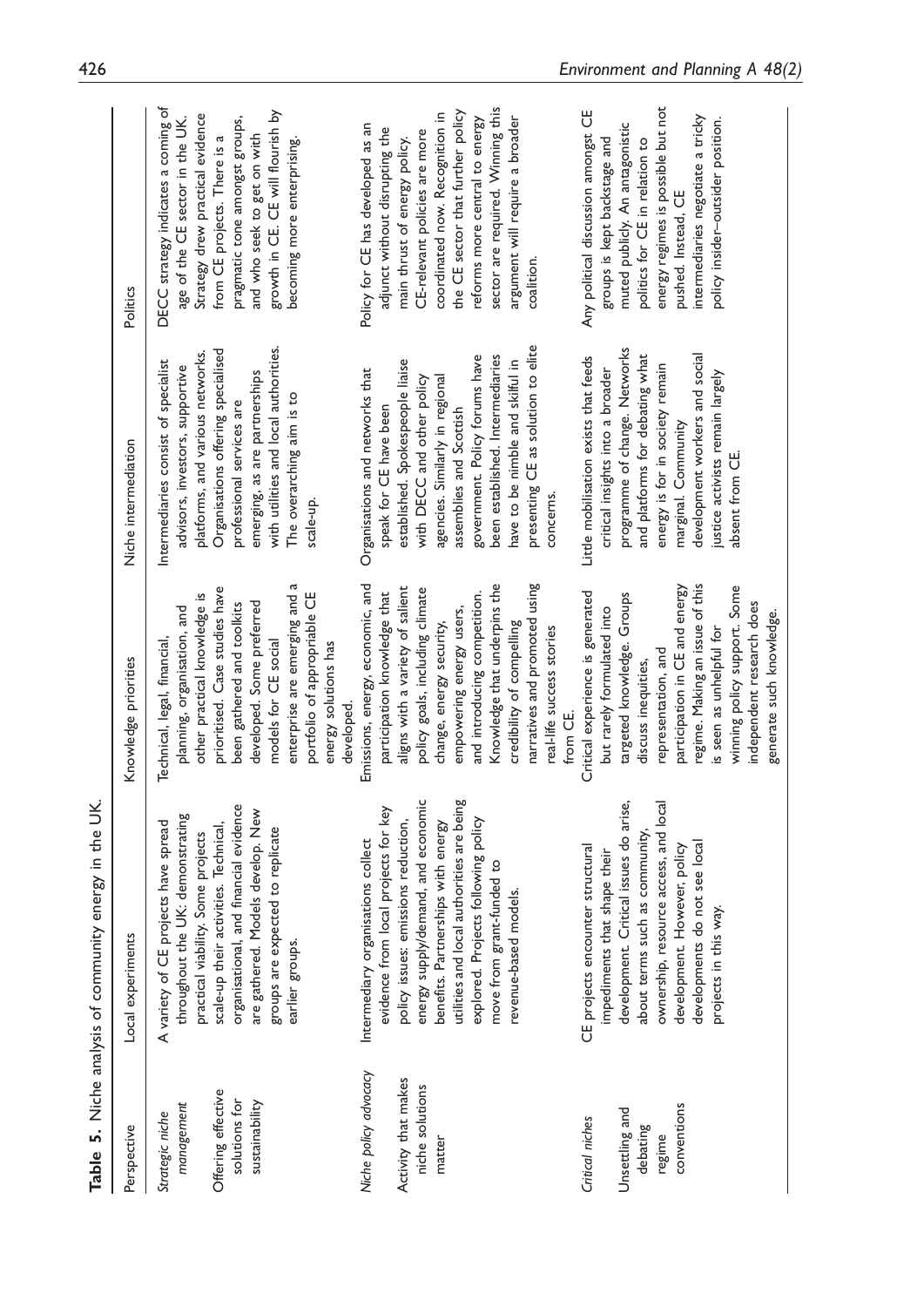## Knowledge priorities

Knowledge about CE is different under each perspective. SNM focuses upon the codification and dissemination of practical knowledge relevant to the doing of CE projects: technical, legal, financial, organisational, and motivational knowledge. The niche policy advocacy perspective emphasises two forms of knowledge relating to insights arising from SNM. First is knowledge about the energy, environment, or social performance of CE projects. Second is knowledge about tractable barriers to the successful development of more CE projects. For both, political skill is required in using evidence persuasively for policy. What tends to get left out in these processes, and which the critical niches perspective emphasises, is the knowledge generated about more challenging issues, such as ambiguities about the form and depth of community involvement in CE, or the structural impediments to radically transformed energy regimes, or the way that policy attention prioritises certain performance criteria over others.

## Niche intermediation

Under SNM, intermediaries gather knowledge and provide services that make it easier for other groups to develop CE projects. Case studies, toolkits, and advisory services are popular forms of intermediation. With niche policy, advocacy intermediaries create networks and advocacy groups whose target audience is policy. Events are organised, lobbying undertaken, representative voices articulated. Case studies demonstrate the benefits of CE for policy agendas, and insight into CE is presented in ways that call for reasonable support or help. Whilst policy advocacy and SNM intermediation overlap, the former requires the mobilisation of additional actors, such as think tanks, utilities, and, as we see with the Strategy, brings supportive government actors in too. Each brings agendas to the common ground that needs to be advanced. The power relations in play, and compromises that are struck, become evident; something that intermediation for critical niches makes more apparent. Critical intermediation is the least developed in terms of an infrastructure of organisations, networks, activities, and materials that challenge the deeper structures underpinning energy regimes and that CE projects reveal. The actors, activities, and audiences are different: organisations that convene spaces for critically constructive deliberation; activities that support reflection on challenging issues and capable of imagining energy and society differently; and audiences amenable to critical insight and mobilisation (Light, 2014; Smith and Seyfang, 2013; Wilkie et al., 2014).

## **Politics**

SNM presumes a singularly rational form of politics: every one learns the same, self-evident lessons. Consensus exists over the sustainable energy problem framing, which is that CE is beneficial, and policy will develop on the basis of evidence about the way to do CE better. Politics under niche policy advocacy takes a pluralistic approach in arguing why CE matters to policy-makers. CE analysed from this perspective identifies the work necessary to convince policy-makers that CE relates to their agendas. Arguments advance by drawing upon evidence from practical CE experience. Reforms can be pushed pragmatically; they should not depart radically from what prevailing regimes deem reasonable. Critical niches, in contrast, see reason in demanding the impossible. That is, they point to limitations under current policy discourse and seek to mobilise for something more transformative. The critical niches perspective sees politics in much more antagonistic terms. It insists upon issues side-lined by the power relations in CE niche advocacy and the exigencies of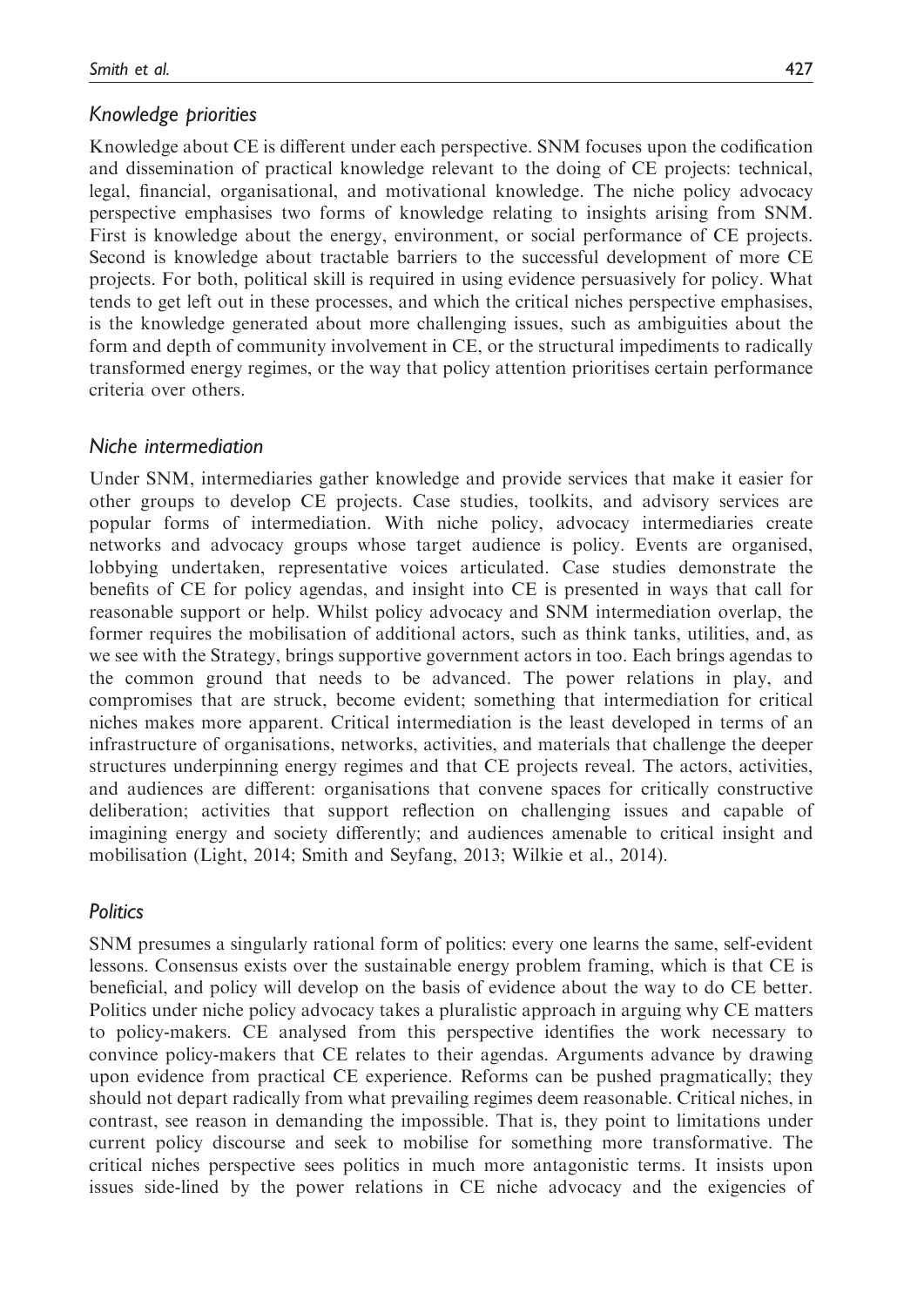strategic development. CE projects that are a poor fit or unworkable under current energy regimes can orchestrate debate about restructured energy regimes under which the same projects are very sensible.

Our analysis has found that much visible CE activity in recent years can be explained through the SNM and policy advocacy perspectives. They are perspectives that complement one another. However, as advocates seek to widen and deepen their coalitions, they will find themselves in a dilemma: whether a CE niche will exercise more influence by following a strategy of policy advocacy in relation to the energy regime or by seeking more fundamental changes by pursuing more critical approaches. Even if CE has developed in spite of policy, it has taken a form recently that speaks closely to policy expectations. The voices for CE that have been heard are those presented in terms of scaling-up through professionalisation and partnership, or scaling-out through provision of models for replication by new social enterprises – a process reinforced by the Strategy.

Welcome as these developments are, and won only after considerable effort and skill on the part of advocates, our analysis nevertheless makes clear why a critical niches perspective needs to also develop – precisely because advocacy and strategic action are proving successful. Under the critical view, the CE sector must seek alliances capable of complementing a flexible and sensitive portfolio of CE support with measures to restructure energy regimes in radically decentralised forms. A critical perspective leads to different kinds of advocacy and strategic development. It recognises community development processes as essential: such as the face-to-face activity, diverse and tacit forms of knowledge, expertise in local experience and history, solidarity through struggling to bring together the materials required to realise projects, managing conflicts, debating the purposes of energy projects, and ownership of issues and resources, as well as other understandings and capabilities generated in challenging projects (Abramsky, 2010).

Seen in this way, our three perspectives exist in dynamic relations with one another. At times, these relations can be constructive, such as the gradual ability of CE to seek reforms in energy policy thanks to the build-up of a practical track record. At other times, the relationships are uneasy. CE has to skilfully work across criticism, advocacy, and demonstration. Critical issues have to be introduced and presented carefully as points for further policy advocacy, e.g. pursuing more palatable themes like social inclusion in energy, cf. social ownership of energy. Intermediary organisations are adept at pushing policy-makers each time for a bit more, whilst at the same time remaining reliable carriers of solutions for current policy.

Ultimately, a critical niches perspective refuses to side-step profound issues arising from practical CE projects that are unpalatable to regimes. It is a difficult position to maintain, since responses to critical insights can appear unrealistic in the short term, or even be taken as failures in CE, and thereby harm its credibility, when really these are issues that challenge the inability of energy regimes to support democratic involvement in energy transitions. A critical niches perspective looks to CE initiatives as embodying a material critique of energy regimes that calls for alternative discourses about energy in society. Yet, whilst critical niche analysis can bring deeper issues to the surface, it remains unclear just how this insight will subsequently mobilise material influence. Arguably, project-oriented CE initiatives have limitations in terms of lacking the organisational and economic resources to drive through the implementation of critical insights. One should not be naïve over the facility with which participant re-conceptualisations can be carried through into public discourse and everyday practices. Moreover, CE has weak institutional links to the kind of structural changes required for deeper-seated transformations (Hillgren et al., 2011).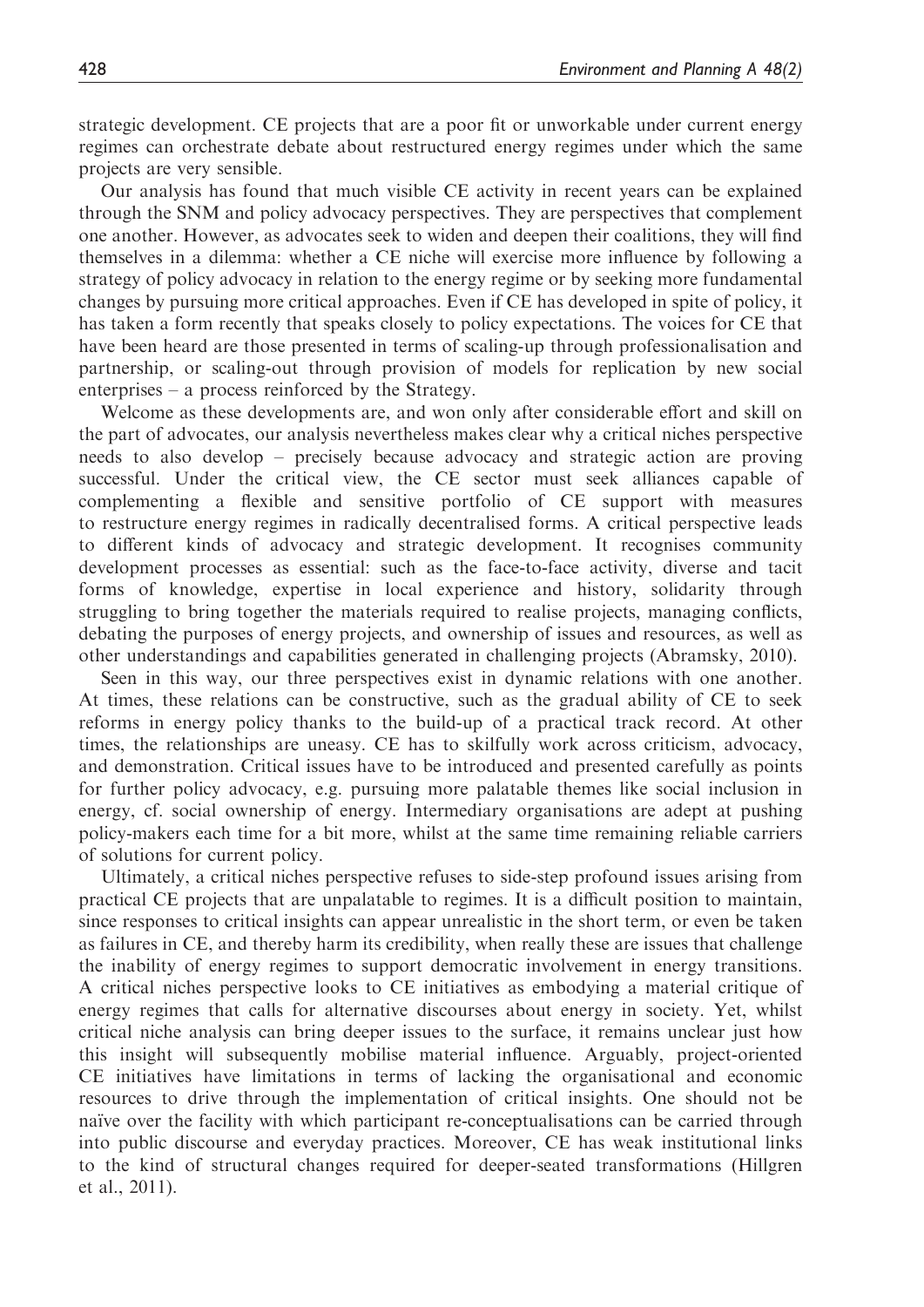Practitioners and intermediaries are aware of critical issues. However, they also rely on opportunities provided by energy regimes: funding mechanisms effectively frame and shape CE initiatives. This raises important methodological implications. Had we limited research to a single perspective and method, such as a survey of SNM processes, we would not have picked up the more guarded critical voices. Working between perspectives with multiple methods meant, for example, that critical issues identified during participant observation at an event, could be pursued in one of our workshops, and become a question in interviews. Multiple methods enabled us to return to developments through different analytical perspectives and, especially for critical niches, notice evidence marginal in many toolkits and intermediary support, and absent in the DECC Strategy.

## **Conclusions**

Our question was: How is the grassroots influencing policy, and how is policy attention shaping the development of grassroots innovation? In seeking answers we drew upon ideas from the niche development research literature, and considered the evidence through three analytical perspectives. Each perspective has shed some light onto the different processes and forms through which CE has been influential. Analysing the evidence through our frameworks, we find CE has attracted policy attention through the development of workable solutions that have been shown to matter for prevailing energy policy discourses. The basis of this attention was explained best through the SNM and policy advocacy perspectives.

As CE develops along a trajectory that allows it to win influence from policy-makers and energy utilities, so it takes on more professionalised, micro-utility, and energy service forms. As CE changes further through partnerships, hybrid models, and attempts to scale (Strachan et al., 2015), it becomes important not to lose sight of what CE has done well and does differently, such as explorations of alternative values for developing energy in society and working on issues of community development. A critical niches perspective helps keep in view the more challenging pathways for sustainable energy transformations.

Curiously, the critical niches perspective links back to some original features in SNM. SNM was conceived as convening space for experimentation that valued different cognitive frames and conceptual assumptions, and some of the more critical implications of niches for prevailing institutions. Application of SNM since then, however, has tended to emphasise the more pragmatic, technical lessons about how to make sustainable innovations fit into and better conform with prevailing regimes (Raven et al., 2015). Calls for radical rethinking will always struggle when criticising the social structures reproducing vested economic interests, positions of political authority, cultural privileges, social norms, technological designs, and research agendas.

Nevertheless, retaining a critical edge is vital. In the case of CE in the UK, this means not solely focussing instrumentally on drivers and barriers to the evolution of the sector into micro-utility form, nor how CE initiatives might gain influence through closer alignment with the particular political imperatives dominating the moment. Rather, research needs to open up discussions about how CE initiatives embody new ways of thinking about and acting upon energy questions. CE practitioners might be understandably wary, and policy-makers institutionally uneasy, about such critical approaches. Nonetheless, our analysis suggests that making the most of community energies demands an agenda that looks beyond instrumental imperatives and explores how socio-political programmes can develop that are more transformational than those currently prevailing in energy regimes.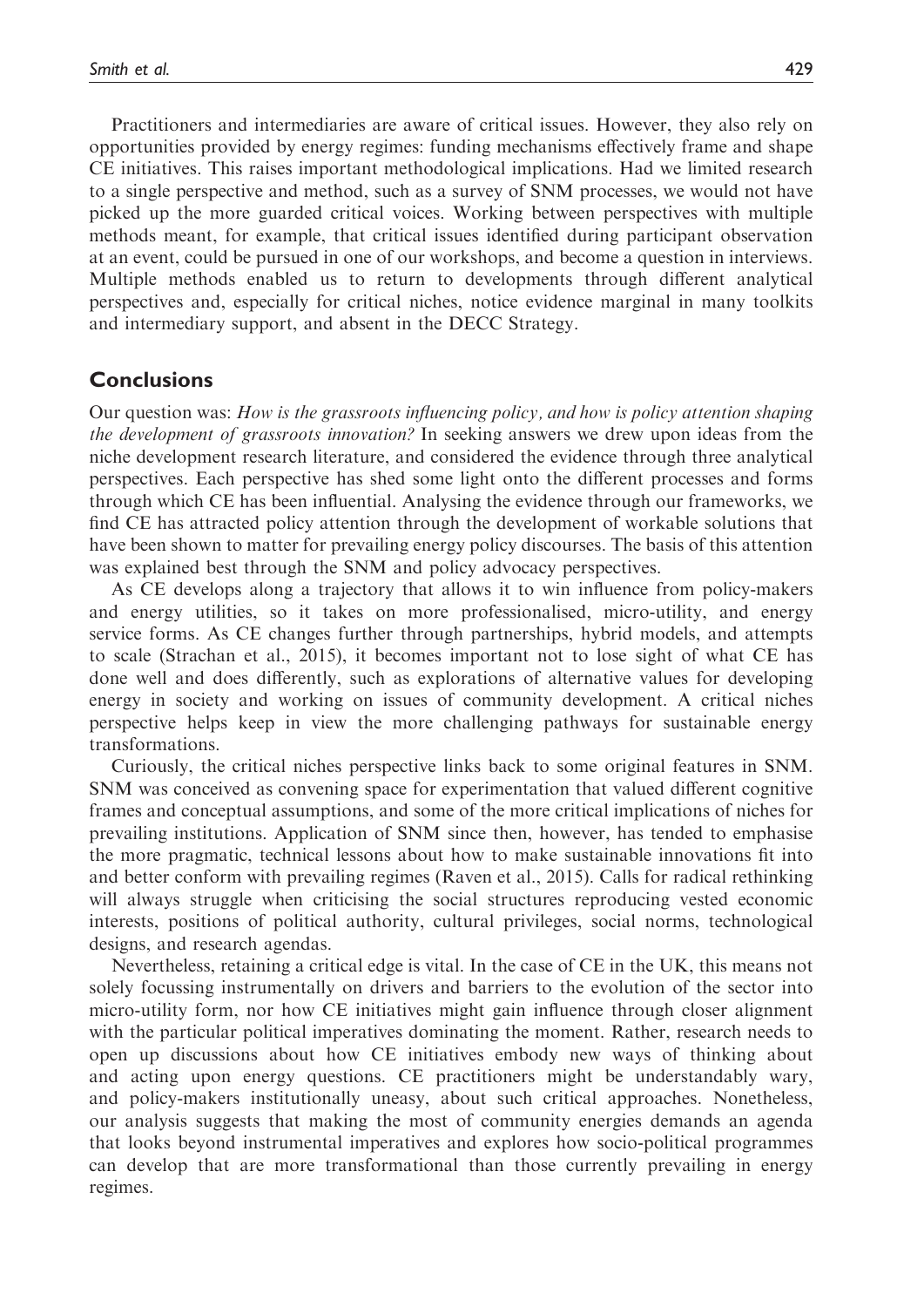#### Acknowledgements

We are very grateful for the time, energy, and insight given by everyone in community energy who helped with our research. Jim Watson and Jin Park contributed important research to the project at various stages.

#### Declaration of Conflicting Interests

The author(s) declared no potential conflicts of interest with respect to the research, authorship, and/or publication of this article.

#### Funding

The author(s) disclosed receipt of the following financial support for the research, authorship, and/or publication of this article:

The research was undertaken in the Community Innovation and Sustainable Energy project funded by the Engineering and Physical Sciences Research Council and European Centre and Laboratories for Energy Efficiency Research (grant EP/H051139/1), and with additional analysis funded by the UK Research Councils' Centre for Innovation and Energy Demand (grant EP/K011790/1).

#### **References**

Abramsky K (2010) Sparking a Worldwide Energy Revolution. Edinburgh: AK Press.

- Becker S and Kunze C (2014) Transcending community energy: Collective and politically motivated projects in renewable energy (CPE) across Europe. People, Place and Policy Online 8(3): 180–191.
- Clausen C and Yoshinaka Y (2007) Staging socio-technical spaces: Translating across boundaries in design. Journal of Design Research 6(1–2): 61–78.
- Databuild Research & Solutions. (2013) Community Energy in the  $UK Part 2$ . London: Department of Energy and Climate Change.
- Department of Energy and Climate Change. (2014) Community Energy Strategy: Full Report. London: Department of Energy and Climate Change.
- Eadson W and Foden M (2014) Editorial: Critical perspectives on community energy. People, Place and Policy Online 8(3): 145–148.
- Ely A, Smith A, Stirling A, Leach M and Ian S (2013) Innovation politics post-Rio+20: Hybrid pathways to sustainability? Environment and Planning C: Government and Policy 31(6), pp.1063–1081.
- Feenberg A (2002) Transforming Technology: A Critical Theory Revisited, 2nd ed. Oxford: Oxford University Press.
- Flyvbjerg B (2006) Five mis-understandings about case study research. Qualitative Inquiry 12(2): 219–245.
- Foxon TJ, Hammond GP and Pearson PJG (2010) Developing transition pathways for a low carbon electricity system in the UK. Technological Forecasting and Social Change 77(8): 1203–1213.
- Fressoli M, Arond E, Abrol D, et al. (2014) When grassroots innovation movements encounter mainstream institutions: Implications for models of inclusive innovation. Innovation and Development 4(July): 277–292.
- Geels F and Raven R (2006) Non-linearity and expectations in niche-development trajectories: Ups and downs in Dutch biogas development (1973–2003). Technology Analysis and Strategic Management 18(3–4): 375–392.
- Gupta AK, Sinha R, Koradia D, et al. (2003) Mobilizing grassroots' technological innovations and traditional knowledge, values and institutions: Articulating social and ethical capital. Futures 35(9): 975–987.
- Hargreaves T, Hielscher S, Seyfang G, et al. (2013) Grassroots innovations in community energy: The role of intermediaries in niche development. Global Environmental Change 23: 868–880.
- Hertz G (2012) Critical Making. Hollywood: Telharmonium Press.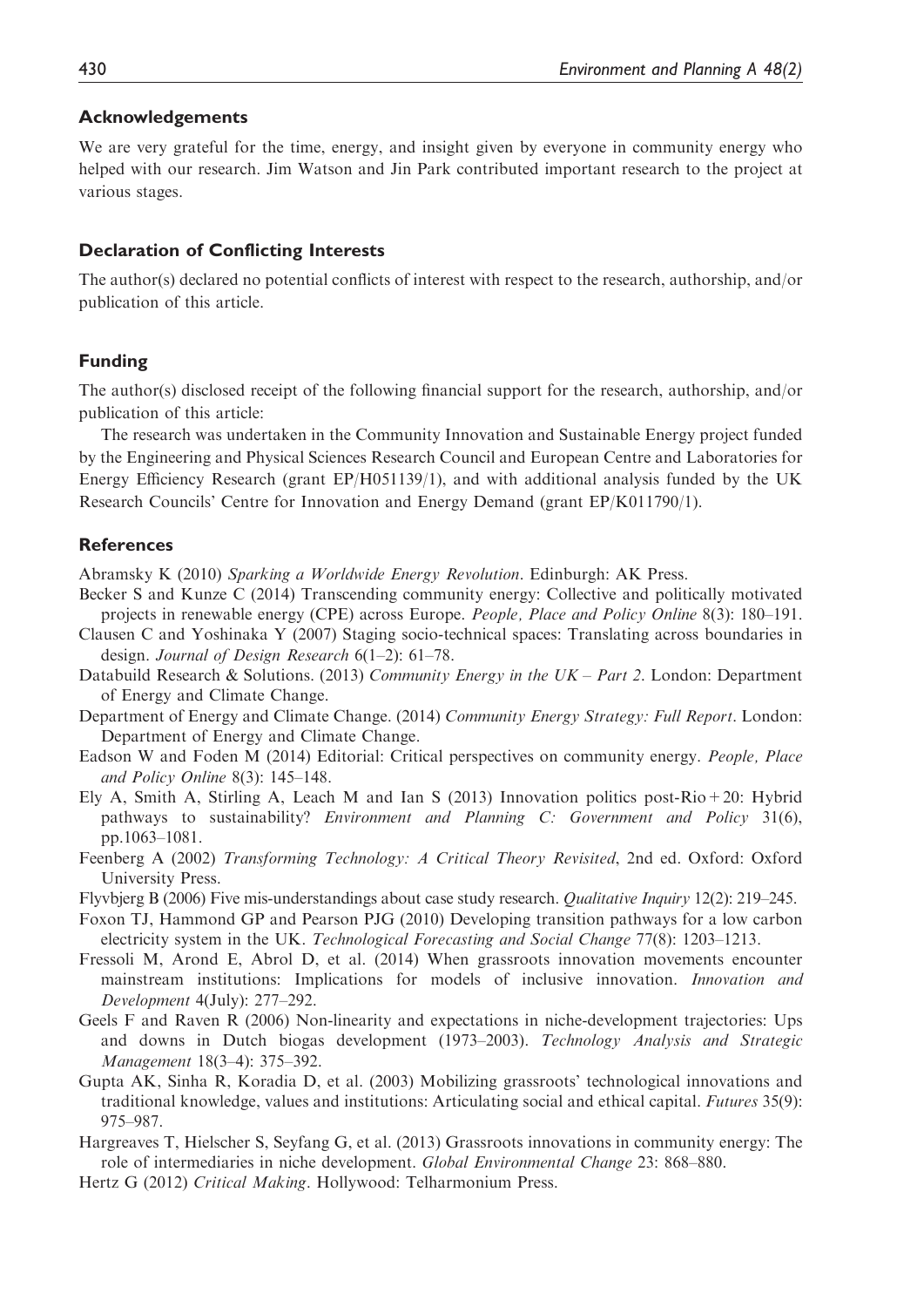- Hess DJ (2007) Alternative Pathways in Science and Industry: Activism, Innovation and the Environment in an Era of Globalization. Cambridge, MA: MIT Press.
- Hielscher S, Seyfang G and Smith A (2012) Grassroots innovation for sustainable energy: Exploring niche development processes among community energy initiatives. In Brown H, Cohen M and Vergragt P (eds) Sustainable Lifestyles in a New Economy: Ecological Macroeconomics, Sociotechnical Transitions, and Social Practice. Cheltenham: Edward Elgar.
- Hielscher S (2013) Carbon Rationing Action Groups: An Innovation History. Brighton: Science Policy Research Unit.
- Hillgren P-A, Seravalli A and Emilson A (2011) Prototyping and infrastructuring in design for social innovation. CoDesign 7(3–4): 169–183.
- Hoogma R, Kemp R, Schot J, et al. (2002) Experimenting for Sustainable Transport: The Approach of Strategic Niche Management. London: Spon Press.
- Johnson V and Hall S (2014) Community energy and equity: The distributional implications of a transition to a decentralised electricity system. People, Place and Policy Online 8(3): 149–167.
- Jorgensen U and Karnoe P (1995) The Danish wind-turbine story: Technical solutions to political visions? In: Rip A, Misa TJ and Scott J (eds) Managing Technology in Society: The Approach of Constructive Technology Assessment. London: Pinter.
- Kemp R and Rip A (2001) Constructing transition paths through the management of niches. In: Garud P and Karnoe P (eds) Path Dependence and Creation. Mahwah, NJ: Lawrence Erlbaum, pp. 269–299.
- Kemp R, Schot J and Hoogma R (1998) Regime shifts to sustainability through processes of niche formation: The approach of strategic niche management. Technology Analysis and Strategic Management 10(2): 175–198.
- Light A (2014) Citizen innovation: Active energy and the quest for sustainable design. In: Ratto M and Boler M (eds) DIY Citizenship: Critical Making and Social Media. Cambridge, MA: MIT Press, pp. 259–268.
- Meadowcroft J (2005) Environmental political economy, technological transitions and the state. New Political Economy 10(4): 479–498.
- Murphy J (2000) Ecological modernisation. Geoforum 31(1): 1–8.
- Murphy J and Smith A (2013) Understanding transition-periphery dynamics: renewable energy in the Highlands and Islands of Scotland. Environment and Planning A, 45(3), pp.691–709.
- OECD. (2015) Innovation Policies for Inclusive Development: Scaling Up Inclusive Innovations. Paris: Organisation for Economic Cooperation and Development.
- Park JJ (2012) Fostering community energy and equal opportunities between communities. Local Environment 17(4): 387–408.
- Radtke J (2014) A closer look inside collaborative action: Civic engagement and participation in community energy initiatives. People, Place and Policy Online 8(3): 235–248.
- Ratto M (2011) Critical making: Conceptual and material studies in technology and social life. The Information Society 27(4): 252–260.
- Raven R, Kern F, Verhees B, et al. (2015) Niche construction and empowerment through sociopolitical work. A meta-analysis of six low-carbon technology cases. Environmental Innovation and Societal Transitions. Available at:<www.sciencedirect.com/science/journals/22104224> (20 March 2015, In press).
- Roberts S (2014) DECC's community energy strategy. Centre for Sustainable Energy. Available at: [http://www.cse.org.uk/news/view/1801,](http://www.cse.org.uk/news/view/1801) Accessed May 2014.
- Schot J and Geels FW (2008) Strategic niche management and sustainable innovation journeys: Theory, findings, research agenda, and policy. Technology Analysis and Strategic Management 20(5): 537–554.
- Seyfang G, Hielscher S, Hargreaves T, et al. (2014) A grassroots sustainable energy niche? Reflections on community energy in the UK. Environmental Innovation and Societal Transitions 13: 21–44.
- Seyfang G, Hielscher S, Hargreaves T et al. (2014) A grassroots sustainable energy niche? Reflections from community energy case studies. Environmental Innovation and Societal Transitions, in press.